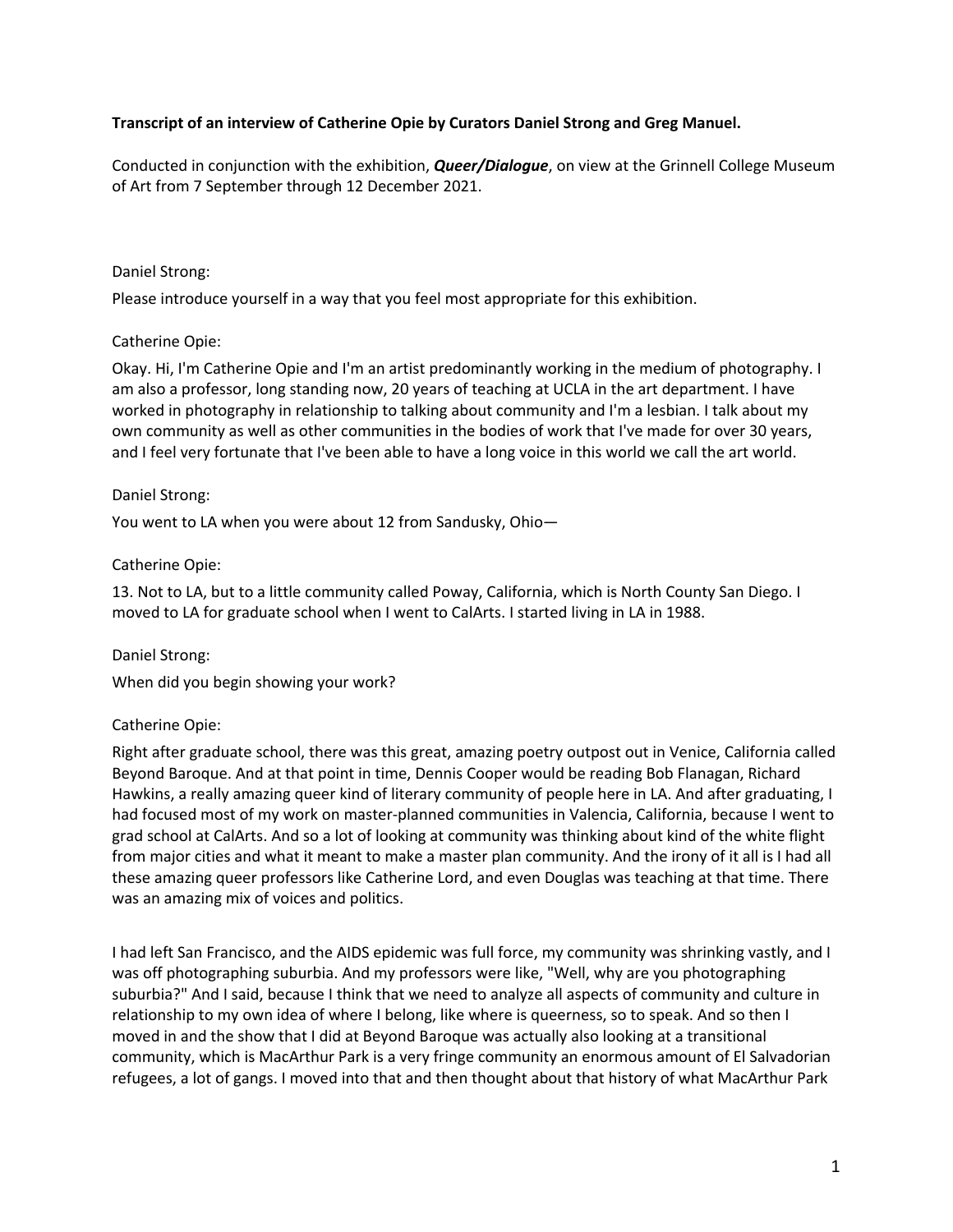was in the middle of the city. Because I was living in a house that was built in 1898, which is really old for LA.

### Catherine Opie:

And so I started to think about what ... So going from suburbia, which isn't gentrification, which is doing its own kind of ... I would consider suburbia somewhat dystopic, but they think of it as utopic, on to then true kind of urban gentrification and what that meant for a community, especially of refugees and in terms of El Salvador. So that was the beginning of the work. And that body of work was called A Long Way from Paris. And that showed in 1989 in Beyond Baroque. And then I went ahead and switched from that kind of work and went into the studios [inaudible 00:06:18], which was all of my friends wearing fake mustaches and beards. And then that showed at a collective art space in New York, a women's collective. And then I was showing up in San Francisco with all the early portraits. And then I ended up getting gallery representation with Regan projects in '93, and I was in the Whitney Biennial in '95. So that's a little background. Sorry, it was a long background.

#### Daniel Strong:

No, it's interesting. So you've been with Sean Reed a long time.

Catherine Opie:

Yes, I have.

### Greg Manuel:

Amazing. One of the things that I found interesting looking at ... And I've always found interesting looking at your work, is the variance of topics. And one of the things you said, I think you mentioned it in the film that we're also going to have on the website, the one that Cindy Anderson did-

## Catherine Opie:

Oh, Cindy's film was a beautiful film.

#### Greg Manuel:

Yeah. And you talked about a holding space and you mentioned that, I think in several interviews that I've read and when I've heard you speak, you often talk about holding space for community and holding space for people and holding is just a general term that I find quite interesting. And you've also described the ideas of identity and architecture and body and those facades that are sort of similar and relate to each other for you. And I wondered if you could maybe talk a little bit about that idea, those ideas.

## Catherine Opie:

Yeah. I think I use holding in all these different ways. I think it's interesting that you brought that up because it is a word that I use. And I think that it's funny, people tell me that I'm a really good hugger. They're like, "Oh, I really need a Cathy Opie hug." Right now during COVID-19, my friends are calling me and saying, "God, I really miss your hugs." And maybe holding is part of being a good hugger, I have no idea. This is the first time I've ever verbally saying this by the way. But I think of being held in all different ways. And I think it's about what art does for us actually. When I go to a museum and I'm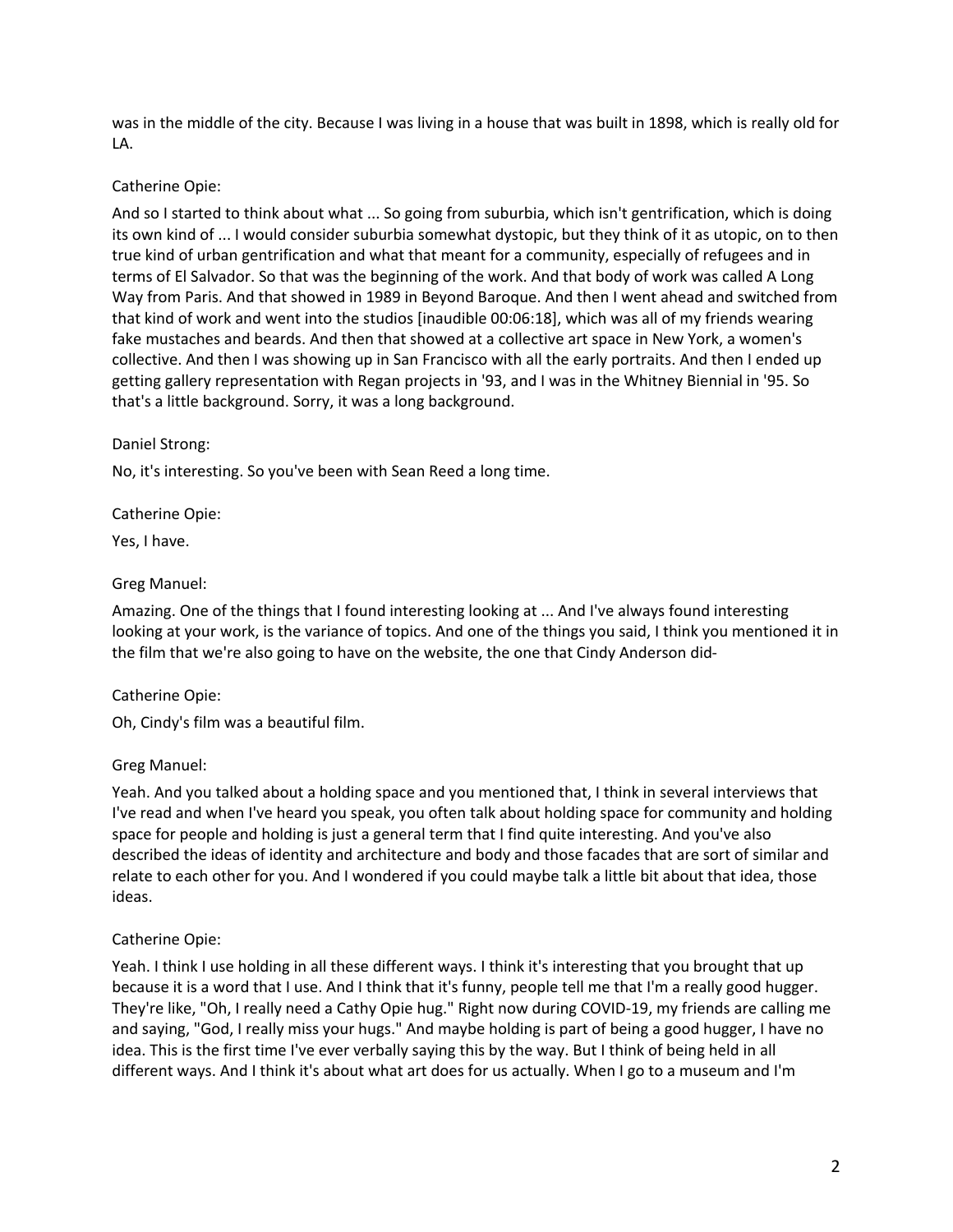standing before a piece that just I love, or that enters me in a different way, say Alice Neel's portrait of Warhol.

### Catherine Opie:

When I stand before that painting, the vulnerability of Warhol in that painting and the relationship of what it is to look at it, it's also holding me. It's not only holding me visually, but it's holding me on all these other kinds of psychological levels of what art can do in terms of moving you in a visual platform. And I think I like that term for those ideas of what art can bring to us, that there is this silence in looking, but a cacophony of ideas that end up being a receptor in your brain for what it was a person was thinking about and looking at. And I like this idea of being held in terms of thinking about art, I guess.

### Daniel Strong:

The things we think about in terms of queer art, we think of it as, I shouldn't say we, because I don't know who we is, but I give it that it's confrontational or that we as queer people are confrontational. There isn't that kind of confrontation in a lot of your work, although I'm sure with Self-Portrait/Pervert, I'm sure people saw that as very confrontational, but it's also very tender. There's a tenderness in a lot of your work that I don't see as confrontational, even though, I mean, people who are homophobic, queer phobic, just see us, in our identity, we are just naturally to them confrontational. It is a confrontation. Whereas your work doesn't seem confrontational in that way.

## Catherine Opie:

I've never really, I mean, I think that Pervert is even a hard piece for me, to be honest. I mean, it's the one piece that I went ahead and I released the last AP of, and the Guggenheim got it, because I didn't actually need to live with it, whereas Self-Portrait cutting on my back is a piece that I just feel is so much epitomize me. But it's interesting that you say that because Pervert was an angry piece. I was angry when I made that piece. And I try not to live in a place of anger. I think that anger can do an enormous amount. There is enormous amount to be angry about, and I do believe in protest. I do believe in action, but I don't want to necessarily make work that only comes from one emotional kind of space, and especially a space of anger. I'm really happy that people make that work.

## Catherine Opie:

I think about some angry work that I just go to and it's so utterly important, but I wanted to be able to really grapple with homophobia in relationship to a larger way that we think about identity in community and who is even in our family. I have friends who have parents who are Republican and they don't talk to their parents anymore, nor do their parents want to talk to them anymore. And I certainly have members in my extended family on Julie's side, that are very much Republicans, as well as I grew up in a Republican family. But I don't think that there's value in a discourse that doesn't open up ideas. And so I'm more interested in always kind of opening the door and what visibility means and how visibility is performed within my own community. And hopefully not maybe changing somebody from being homophobic, but certainly having them ask a lot more questions. And anger tends to close things down in a lot of ways. There's only one kind of perspective.

#### Daniel Strong:

I mean, the best place to start, I think, in joining, in bringing communities together is just them seeing each other.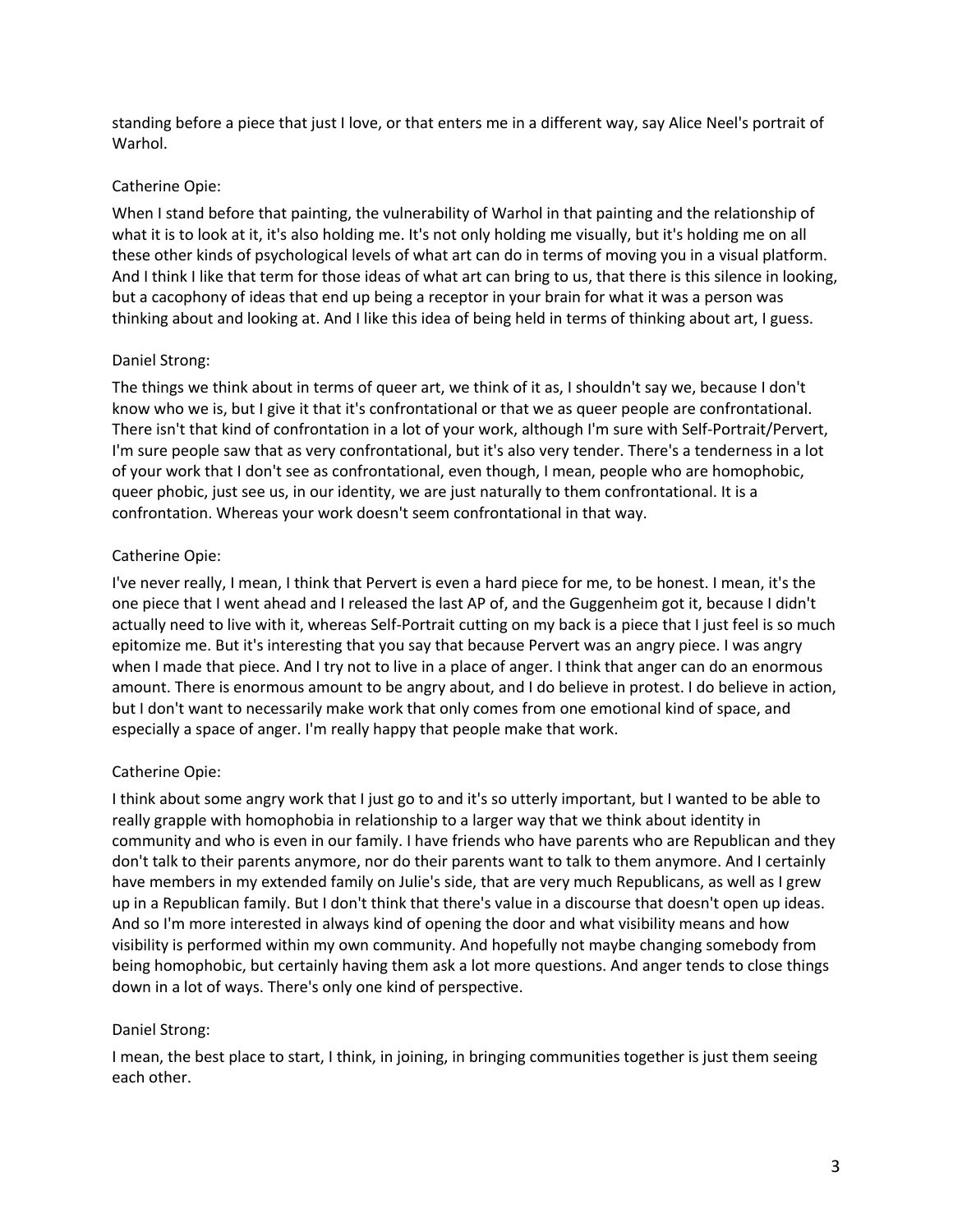Catherine Opie:

Yeah, visibility.

## Daniel Strong:

That's what your work does in a very powerful way. One of the first works that I acquired for the Grinnell College Museum way back in 2002, I think, was the "O" Portfolio.

## Catherine Opie:

Oh, yeah.

# Daniel Strong:

And I actually bought it, I didn't realize that Susan Inglett had published it, can you talk a little bit about how that came about? Because I still have a relationship with Susan Inglett, she's found some great things for me over the years, but your portfolio was one of the first ones that, and it's still the only thing we have in the collection to date. But can you talk a little bit about that portfolio? Just because having you on the phone, I'd be remiss if I didn't ask you about the piece we have.

## Catherine Opie:

Yeah, absolutely. No, I think that ... I mean, the "O" portfolio is a play with language with Mapplethorpe's X Portfolio.

Daniel Strong:

Right.

# Catherine Opie:

"O" is not only what my last name begins with, but it's also about kind of a play of language, it's like, Oh. Or it can be thinking of a vaginal opening, Oh. And then there's of course the famous book, the Story of O, and then in relationship to sexuality, and then there's another play of that in terms of its title, and that I'm playing Tic-tac-toe with with Robert. And so the idea of X and O is like a Tic-tac-toe game. So that would be like a very much embedded within the title of the idea of like, "Okay, I'm going to have a conversation with you Robert, I never got to meet you. You were always in my stratosphere, the X Portfolio was something that as an undergraduate student at San Francisco Art Institute, that I would go to time and time again at Fraenkel Gallery to look at. And at that point, I think the portfolio was like \$1,200 or \$1,500, and Jeffrey would keep teasing me saying, "Do you want to buy it?" And I'm like, "I don't have any money. I'm an artist at San Francisco Art Institute."

# Catherine Opie:

I should have bought it. I should have figure figured out that one. And so it was a body of work that was always out there that was incredibly important to me figuring out my own identity and relationship to the leather community. And so I basically wanted to have a conversation with Robert and I had made all of these black and white photographs over the years of my friends that I had never shown because it was always too close to Robert's work. And it's a good thing to have a conversation with an artist, but sometimes things are too close. So if I started showing square black and white photographs of the SM community in the 80s, when I started them, as well as in the 90s, they would have been thought of as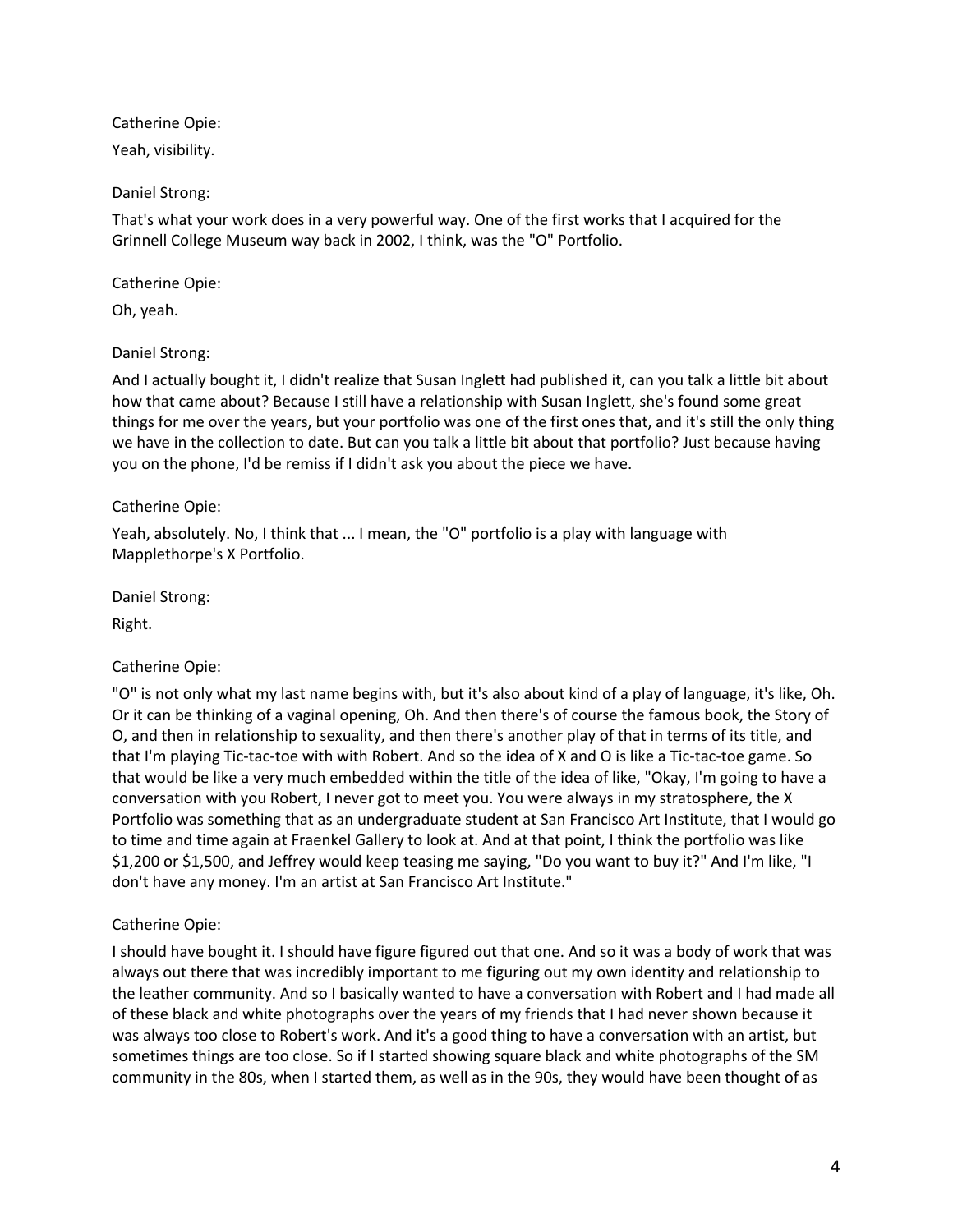being too close to Mapplethorpe. And so what I was able to do is kind of go back into those negatives and pull out details.

### Catherine Opie:

So each one of those images in the "O" Portfolio is actually not the full image. It's racking me in larger all the way up and pulling out one little grainy detail of what would have been a perfectly square format image that kind of a Mapplethorpe composition. So I'm really interested in ideas of just the way that actually women see versus men and how they see. Men kind of go through the world like this, where women tend to, are able to like, and this is actually true because with my 18 year old son, he is like, "Mom, where is it?" And I'm like, "It's right there in the middle of the fridge." He's like, "I don't see it." And then I go and I show him it's right there, exactly where I said.

### Catherine Opie:

And so the "O" Portfolio plays with that idea of not only kind of changing the aesthetics of Mapplethorpe, but the little bits of details of what we, the kind of [inaudible 00:17:23] within the SM community. And then using platinum printing copper plates and paper. And I wanted to get away from the silver gelatin print and I wanted that embedded within the paper and what that process is, and kind of ink, and it's a different relationship to photography, but it has just the most utterly beautiful qualities in terms of printmaking.

### Daniel Strong:

XOXO is actually also shorthand for hugs and kisses.

### Catherine Opie:

It is. [crosstalk 00:18:01]. I often sign things XOXO to friends. There's usually always hugs and kisses at the end of my notes.

#### Daniel Strong:

But now, I get maybe it's the reception of Robert's portfolio. I mean, it was seen as more confrontational, whereas yours is not. I mean, were you thinking in terms of that of taking his more confrontational work and not being that confrontational? It's more intimate, it's almost more private, your words, I mean. Was that-

#### Catherine Opie:

Yeah, I wanted the intimacy. I wanted the privacy. I didn't want this kind of ability to turn away, and I had learned that a little bit with Pervert, even though Pervert is really, really beautiful, or even the large Polaroid pieces I've made of Ron Athey, some of it is cringe worthy and there's a one image in Mapplethorpe's X Portfolio that does make me cringe. I mean, most of them don't, but there's one cringe worthy in which the man's balls are smashed and there's blood and that's [crosstalk 00:19:18]. Even though I watched Bob Flanagan nail his scrotum to a board, and I can certainly go with things that are potentially cringe worthy, I think that I also wanted a delicacy to it that would be, even though I'm Butch identified, that would be kind of a femme response to Mapplethorpe so to speak. A female response, not a femme response.

#### Daniel Strong: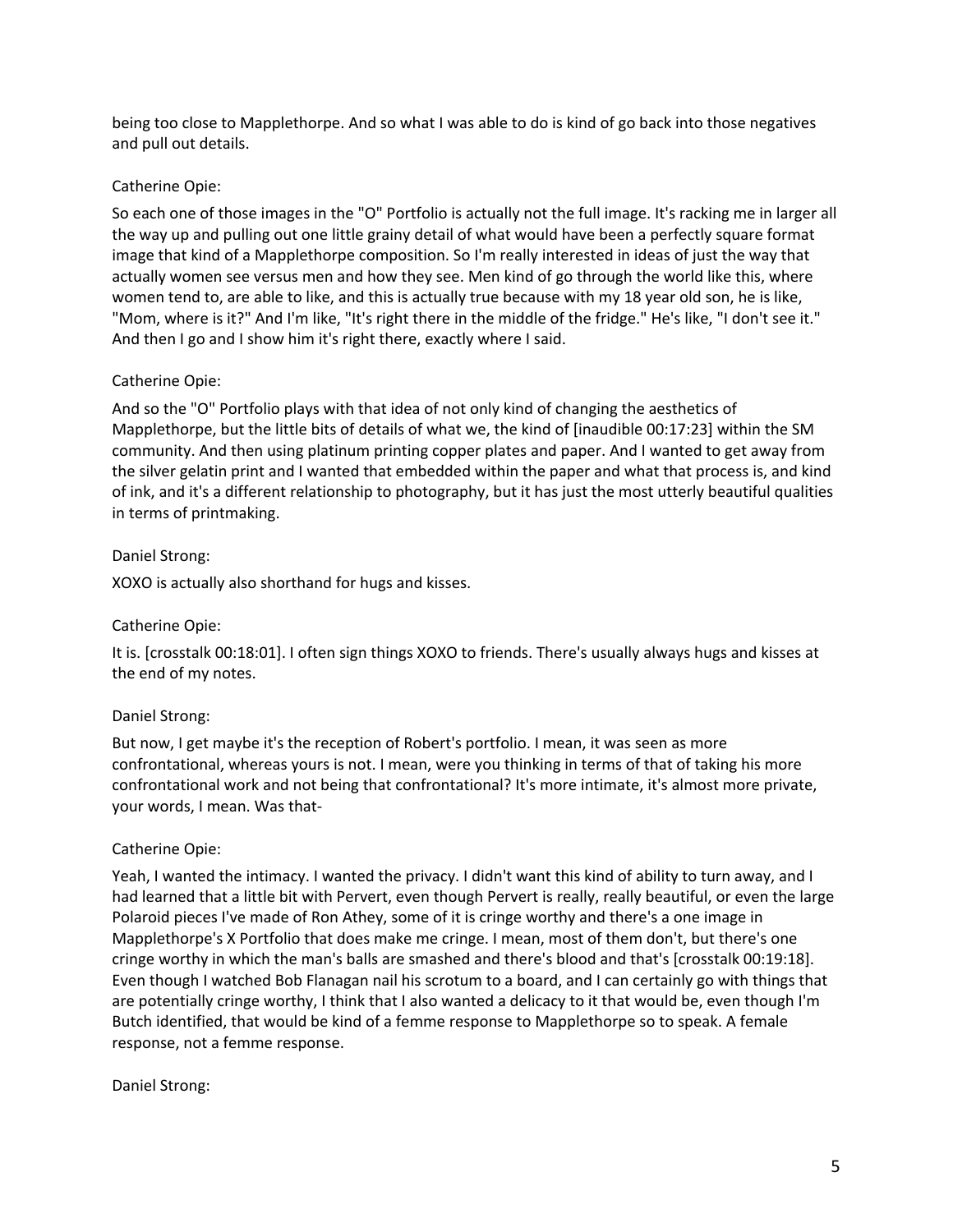Right. The rich velvety quality of the photograph you were, I mean, almost emphasizes that intimacy, that kind of almost pleasure of the tactility of the images is one of the things that I find-

Catherine Opie:

Well, photogravure requires kind of a hand, right? It's a different thing than taking an enlarger and putting it all the way up and just projecting on a paper, which is how I got to them in the first place, but to go through the aquatint and then the actual kind of physicality of what it means to wipe and buff a plate when I watched Greg make them in the studio, it was just really magical to me, just how you can get the image to respond in a certain way by the touch of the hand. And there's not much touch of the hand in photography,

Greg Manuel: Yeah. Greg Burnett printed those?

Catherine Opie:

Yeah.

Greg Manuel:

Okay.

### Daniel Strong:

I don't think I knew that. I mean, with photography, it's easy to forget that it's an object. I mean, especially now, when everybody's photographs only live on their phones, they don't actually exist in the real world anymore. I mean, in a photograph where you get a sense of it as an object, not just as an image, as an actual thing.

## Catherine Opie:

Yeah. No, and I like photographs as object. I mean, I think about scale, I think about paper. I really think about the photograph in that place. There's a reason why I picked the materials that I pick when I'm printing an exhibition or thinking about work. I think that now it's so easy to just flick through the phone that, what does it mean to stand before something? And that's going back to what Greg asked me, which is being held in a certain way, how does the physical artwork actually hold us? And we can't do it this way. The same thing with teaching through Zoom, it's very difficult because you need to hold that classroom. You need to be watching all the body language around you and you can't do that in these little snapshot windows at this moment.

## Daniel Strong:

No. I don't know. It's weird not being able to be with people, but having to interact with people, it's very strange.

Catherine Opie:

Yeah.

Greg Manuel: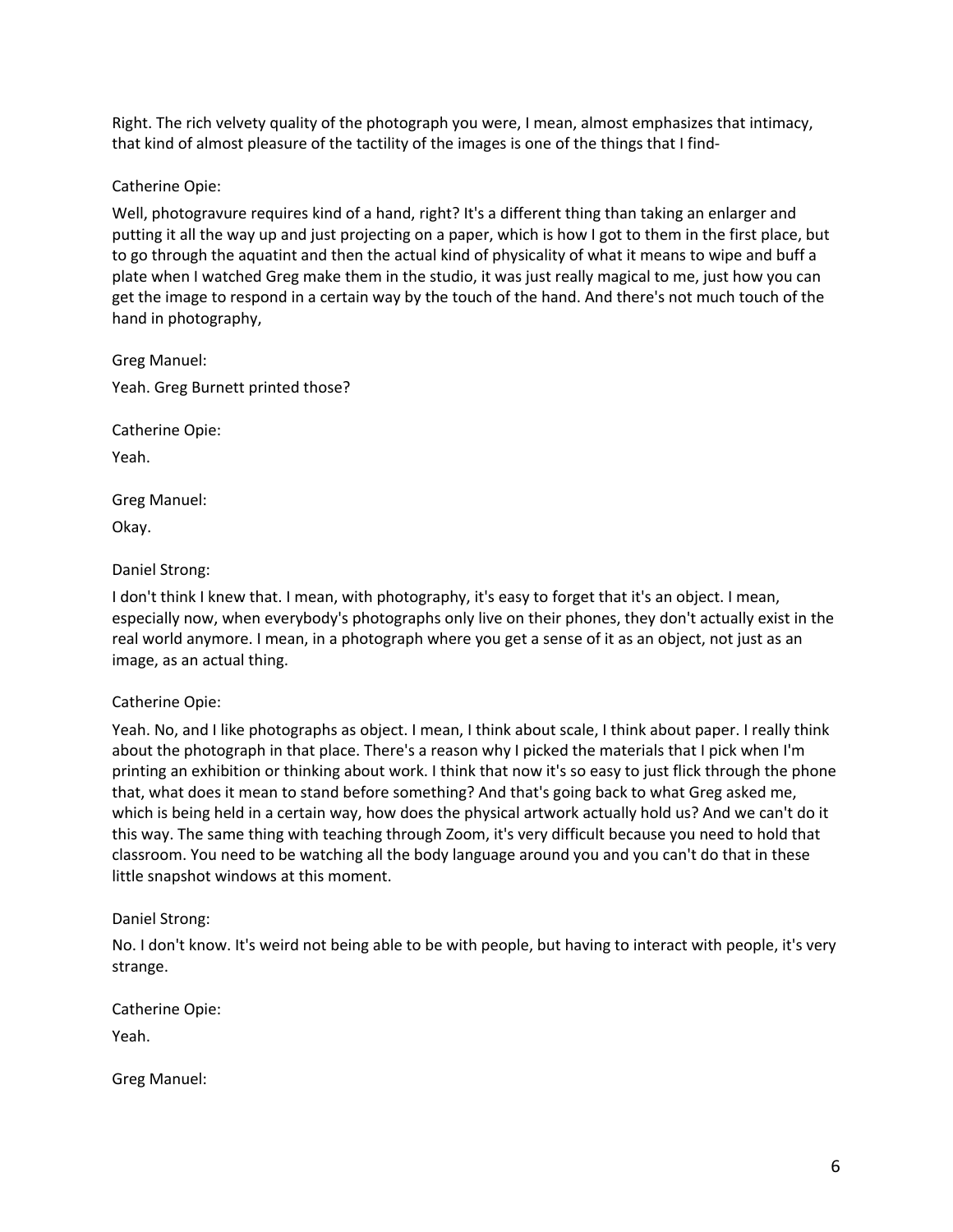One of the questions we've been asking the artists in the show, I mean, mainly because it specifically relates to the show, but is around the word queer, and there's a wide variety of artists in the show from different ages and from different backgrounds with ... All of them have had a different response to that word, whether it's something they're comfortable with or not, or how they decide that they fit into it. And I guess I want to ask you the same thing, if that's a word you're comfortable with and where you fit into it?

## Catherine Opie:

Yeah. I would say that I fit into queer and I would say that I kind of adopted queer throughout the latter part of the 80s, and the act up when queer nation was kind of brought in, and especially within kind of the leather community, there wasn't much fluidity to a certain extent in what you could call yourself. I mean, I proudly called myself a dyke as well, I always liked that word. I love the Dyke March, I'm dykey, there's lots of things you can do with that. And then lately I've kind of reclaimed lesbian, which is so odd. It was a term that I kind of pushed away in throughout the 80s and 90s, and most of 2000s, and now, I'm just like, I'm a lesbian.

#### Greg Manuel:

Why did you push it away?

### Catherine Opie:

I pushed it away because it felt too prescribed in relationship to kind of defining of a very specific kind of women who love women. It didn't encompass kind of more of my wildness in the way that I thought of things, it felt too suburban, I suppose.

#### Daniel Strong:

I was actually thinking that, I was going to interject that. It's like, was it too objectifried, too suburban? And there the, I guess that's my own thinking of it as it's almost too mainstream, which is not, I mean, there's no element, well, I guess it's getting more mains. I mean, it's being more accepted obviously to be queer and to be called a queer, and to be called a dyke. Whereas at one point, I mean, when I was young, they were insults, even queer people wouldn't call each other that because it hadn't been occupied yet. Whereas now obviously it is. Was there a point where ... I mean, for example, if a homophobe were to call you queer, would you be insulted or is it kind of like the [crosstalk 00:25:13].

#### Catherine Opie:

No, then it would feel like, Oh, you see me?

#### Daniel Strong:

So it isn't? Even from the non-queer community, if they're using it as an insult, you don't take it as an insult?

#### Catherine Opie:

No, if they called me a dyke, I would know it would be an insult, but if they call me queer, I feel like, Oh, you're kind of understanding the landscape that I operate in, in terms of your own cisgender.

#### Daniel Strong: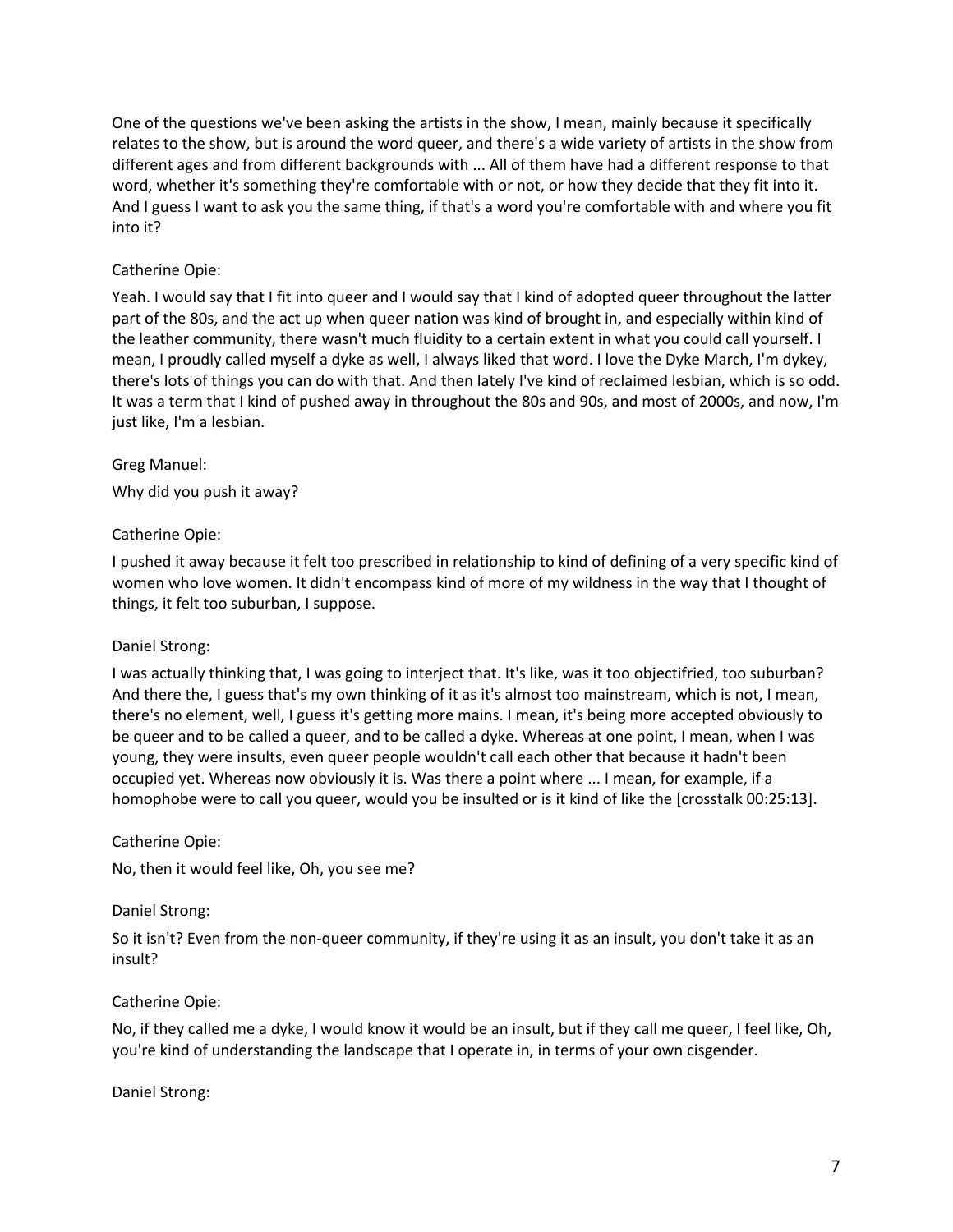But even if Pat Buchanan called you queer, you wouldn't, at this point?

### Catherine Opie:

I don't even think he would know how to title me as that. Quite honestly, I think he would be like, "Is she a man? Is she a woman? What is she?"

### Greg Manuel:

The definition of that, well, there is no ... Well we've posited that there's an ever changing sort of fluid definition of that word as well, which is what makes it to me, and in conversation with Dan, I think you'll agree that it is sort of an umbrella term that can fit a lot of different groups within it.

### Catherine Opie:

Yeah. So there's a fluidity to it. [inaudible 00:26:24] is defined in terms of ... Yeah, I like the fluidity of it.

#### Greg Manuel:

And in that way, I wonder how you responded to ... Because I've read also in the past, you've mentioned, and I think this is fair, but you don't identify only as a queer artist, and that is ... Which I don't know anybody that really does anymore, but is that something that's very conscious, a conscious kind of pushing away of that term because it's limited or?

### Catherine Opie:

No, it is about kind of how we get boxed in and relationship to a singular identity. And that's something that you've heard me say in interviews if you've dug in, is that I'm not interested in a singular identity. I'm a human being with a lot of ideas in my mind and I'm looking at the world and trying to answer these various questions that come into my mind about how we function as human beings and society and beginning to craft work and relationship to those internal questions.

## Catherine Opie:

And they certainly come from a question of a queer body in terms of my own identity, but that doesn't mean that that's the only identity that I operate on from, that I am still a daughter from the Midwest, from a conservative Republican family, and you can't erase all of that kind of laid upon you as well. And so I think that the way that I'm most interested in ideas around identity is the acknowledgement and creating visibility for an identity that I am quite proud of about being out and how hard it was to come out, but also to make sure that that's not the only entry point in relationship to the things that I think about or care about in terms of mapping out communities and society.

#### Daniel Strong:

Yeah. I think you've certainly never been in one direction as a photographer. I mean, you're one of the, probably the only person in this exhibition that we can talk about bodies of work, separate bodies of work, and you've always worked that way. And it's never been, you can't pigeonhole your work as the work of a queer artist and clearly that was intentional or was it? Is it just because your varied interests, it was just naturally you were not going to be a one trick artist?

#### Catherine Opie: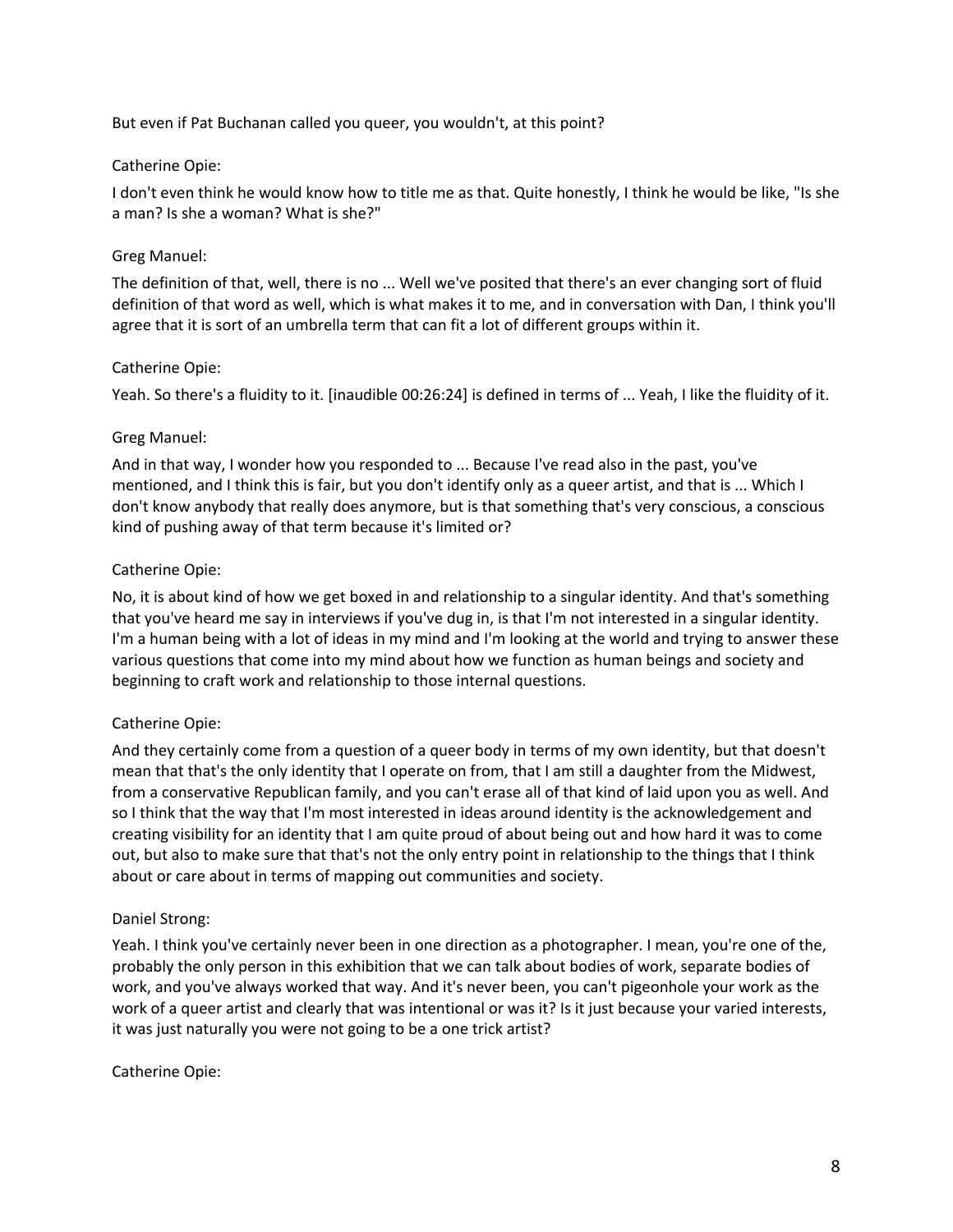Well, I think it wasn't intentional when I've got so much attention for the early portraits. And still every interview starts out with the early portraits. "In the 90s, she made this." I was like, "Five periods of my life in 30 years of making work." And that doesn't mean that I don't dip back into making work in relationship to my own identity, in '98, I made Domestic after I made American Cities. I think that I left it and started making Freeways because I did realize that I was being put in shows that were only about my identity. And I wanted to make sure that that wasn't just the case.

Daniel Strong:

Right.

## Catherine Opie:

And then I had a lot of other interests. And I didn't want all the work that I had done through undergraduate and graduate school, and even after grad school, to be lost because I'd all of a sudden went into the studio and started making portraits and the way that I began to make them.

### Daniel Strong:

Right. And one of the purposeful things we did with this exhibition, which if you read, the prospectus was prompted by a student, he was a sophomore at the time, or was he a junior? I forget how long it was. And he came into the office and he said, "I think we should do a queer art show." Which we hadn't done. One of the things he wanted to be a component of the show was to bring in a sample of the AIDS Quilt, because he had never seen an exhibition of that. Now, we ended up not doing that, but-

### Catherine Opie:

I guess what you can do, you can put it on [inaudible 00:30:35] monitor because they just announced this week that the entirety of the AIDS Quilt is now visually online.

Greg Manuel:

Oh, wow.

Catherine Opie:

Yeah, that just happened this week.

Greg Manuel:

Amazing.

Catherine Opie:

That you can see every single panel of the AIDS Quilt now online.

Greg Manuel:

Wow.

#### Daniel Strong:

That makes me particularly proud of the fact that the first charity I ever consistently gave to was to the NAMES Project.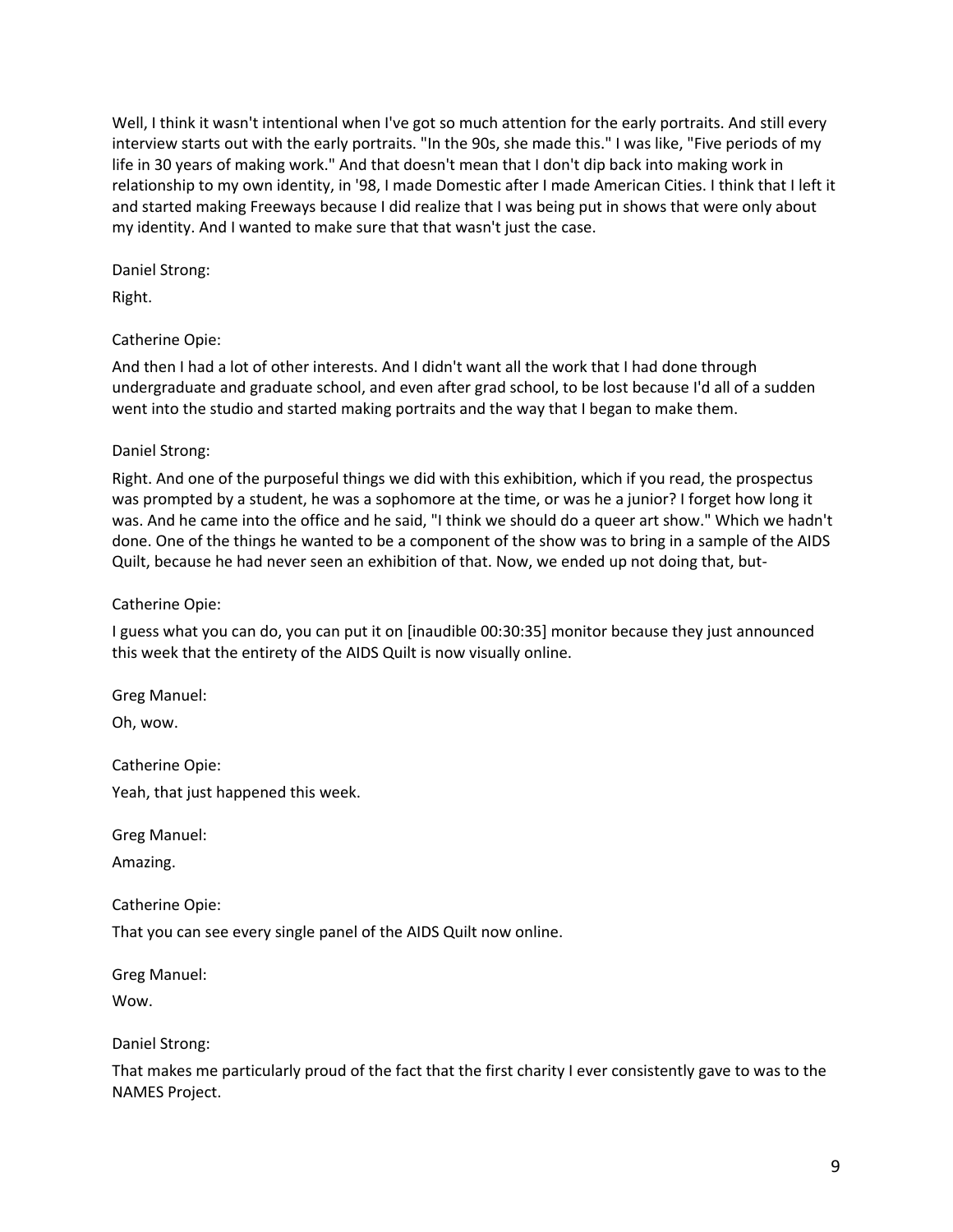### Catherine Opie:

Oh, no, I used to go in, I'm not a very good sower, so I would just help them with other things. But San Francisco, I used to go up and volunteer as the quilts were being made and the NAMES Project, it was still to this day, one of the most beautiful, personal political works in my mind.

Daniel Strong:

Absolutely.

Greg Manuel: When we first interrupted-

Daniel Strong: Sorry I interrupted you.

## Greg Manuel:

When we first talked about this show with you, you were very quick to decide on the work that you wanted to show in the exhibition, which is that the film, The Modernist and accompanying images. And I wondered if you could talk a little bit about why now and why that seemed like the kind of the body of work that would be appropriate?

### Catherine Opie:

Yeah. I mean, because of its ability to be in the world at this point without having to actually kind of spoonfeed the audience with what that queer body is doing within the mix of that. And I think that the other work is not only my own kind of celebration of my community, but it is also kind of there to begin to talk about visibility and begin to educate people. And The Modernist, I feel is all of my ideas that have encompassed my work in the last 30 years.

## Catherine Opie:

So you have architecture, you have income disparity, you have Pig Pen's body that I have been literally making images of Pig Pen's since 1980 in the late 80s and a dear, dear friend. And so I just felt like that piece, I wanted to show a piece that was of the moment, of what people are thinking about now. And I wanted the queer body to just exist in space without saying this is a queer body. And so I just felt that The Modernist was the newest work that I had made that felt like it encompassed all of these other ideas in relationship to other bodies of work. And that was why I was like, I want to show The Modernist.

#### Daniel Strong:

And it's almost kind of like a premonition. I mean, when you made that work, you had no idea this was the world we were going to be living in.

## Catherine Opie:

Well, yeah. Or even Parasite that came out later and then won an Oscar. I mean, The Modernist was grappling with the exact same things that were laid out within that film. I mean, except for this is about the artists and in conversation with Chris Marker's La Jetee, that was the fear of the future. And this is about the longing of the past. And then now we're even at a deeper longing of the past with a weird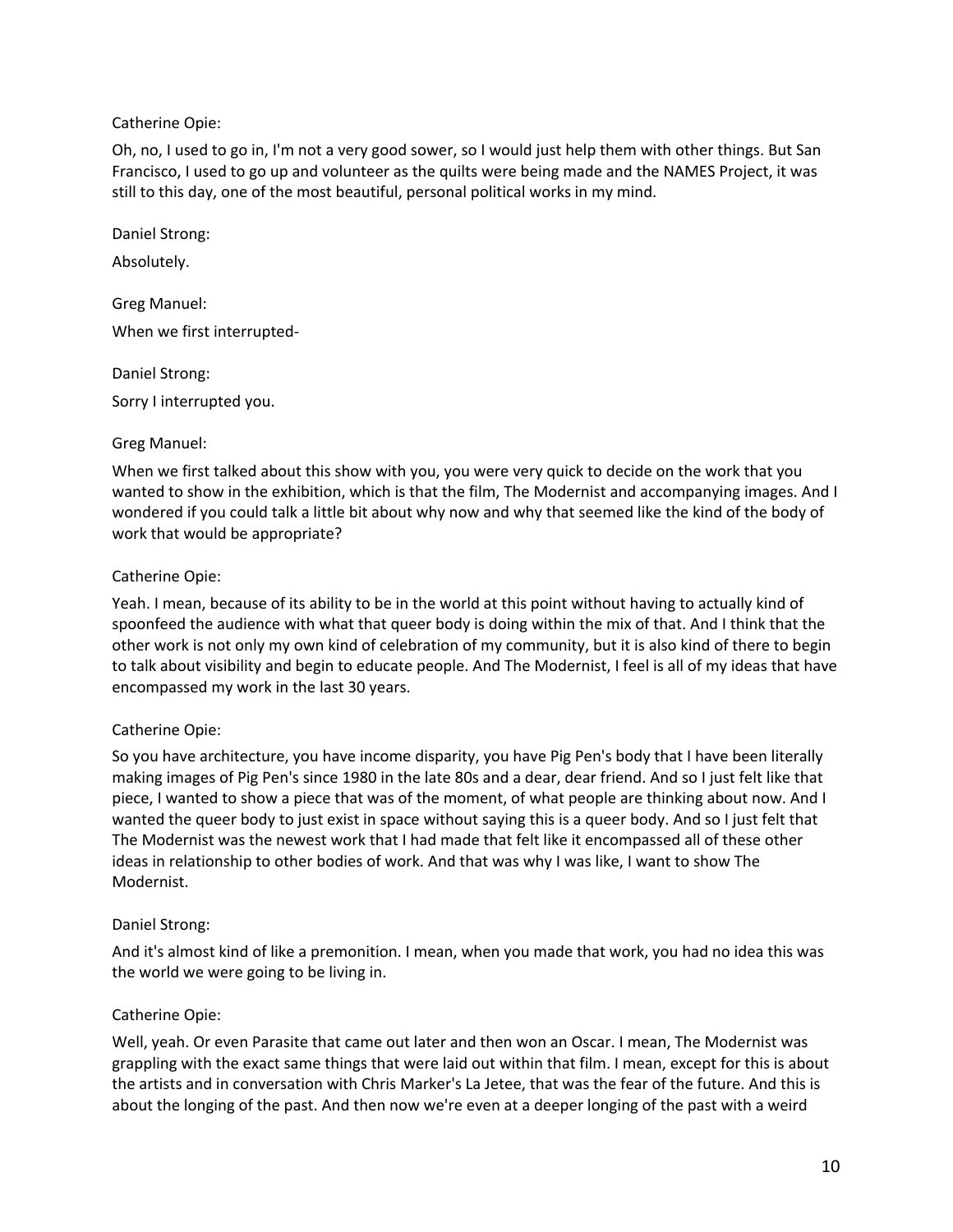nostalgia. And that's what the current body of work is trying to do, rhetorical landscapes. And that's the beauty of being an artist and making work is would I have ever gotten to what I'm making now without making The Modernist? So you hope that as an artist, you just engage in a long conversation with your own ideas, as you traverse through multiple bodies of work.

Greg Manuel:

The-

Daniel Strong:

Sorry, Greg. I keep interrupting you.

Greg Manuel:

Go ahead.

Daniel Strong:

What was the logistics of doing that, of getting to the houses and just ... Well, I mean, it is like a movie shoot, so-

Catherine Opie:

Yeah, it's like a movie shoot. I mean-

Daniel Strong: It was your first film-

Catherine Opie:

Yeah. Well, second film actually, I made a documentary that people don't really know about. It did the Film Circuit, it won in Cleveland. It won a couple prizes, but it's called Same Difference. And I made it with Lisa Udelson. And it's considered a short, and it was basically children talking about what Prop 8 did for them in California in relationship to not allowing their parents to be married. And it's really from a kid's perspective of what it is to grow up in a queer family. And so I made that, and that was great, but Lisa, my good friend that I made it with is a filmmaker. And so it was a collaboration, but it was also her editing and her baby. And this is my first time making a piece that I'm fully controlling.

Daniel Strong:

How long did it take?

Catherine Opie:

The Modernist took years and years of thinking about it, because there was a whole twist, there was a whole different ending and there was going to be a different story, but with the election of Trump and everything that was happening politically as I was making it, because I finished it, knowing that Trump had won ... Did I know? Let's see, when did it show at Regan? Either he had won, I have to look at the time clock, but anyway, you'll notice in The Modernist, in terms of the newspapers, you see Hillary got nominated, right? So you have real news with fake news before fake news became-

Daniel Strong: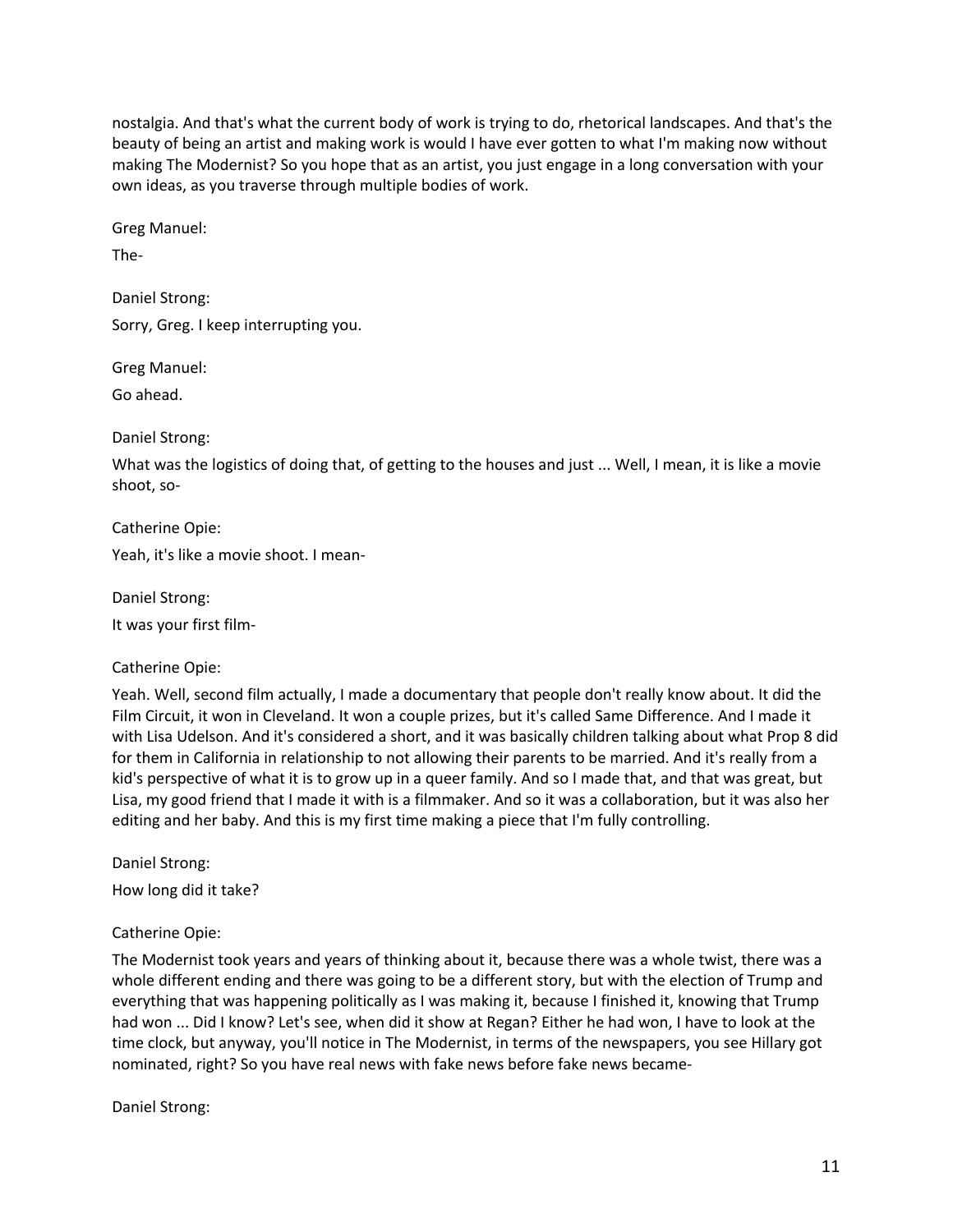#### You created fake news.

### Catherine Opie:

So you don't even, because the burning of the houses that we printed on the L.A. Times that the character would open, would be the real day news along with the printed fake news of the house burning down. And then the cutting out of the newspaper of all the arson and all of those things were all real news of real arson in California as California burned. And the collage is besides the report that Pig Pen cuts out about burning down the house. They're cutting out all real pictures and articles out of the newspaper. So the kind of artwork that the protagonist is making of the big collage in their studio, which is where they live as well with the most perfectly picked out furniture now. So it's interesting because the news just keeps happening and just keeps going on, but what I love about that piece is it touches on exactly what was happening at the time that I was making it.

#### Catherine Opie:

At the same time, kind of intervening with it, but it took, to secure the sites and stuff, to go back to your question, fortunately, the Sheats-Goldstein house is left to LACMA. And so Michael Govan just made a phone call and I was able to go up there without having to permit or any fees, because it's just like, I'm not really a film crew, I'm just one person with the camera. And the interesting thing about the piece is it looks like it's shot from multiple cameras in terms of the way that I edited it, but it's me just telling Pig Pen again, to walk this way, and then I would move my body and shoot from the front or shoot from the back or over the shoulder, or use depth of field. So basically making still images, I mapped out as if you were looking at a multiple camera set. And then fortunately, the owners of the [inaudible 00:39:13] Fair happened to be Taschen. And so I was able to access that house and then you'll notice that Pig Pen's only on the outside of Larry Gagosian's house, but we never get into it.

Daniel Strong:

Yeah.

#### Catherine Opie:

So what's odd is with Lautner, I'm a big Lautner fan in terms of architecture. Actually, our house in Three Rivers, Lautner had his vacation house in Three Rivers too, which were two prefab, geodesic domes. And I would visit that site all the time because we would sneak into the, it was the best swimming hall in Three Rivers. So we would always go there. But the odd thing is that Lautner is almost too high of a utopic architect to really burn down, right? Because their art works in a certain way. So it's not a case study house. It's not thinking of that kind of utopic moment, but obviously the character at this point would never even be able to get a case study house. So the character just goes for the one upper thing that is loved, which is Lautner houses. It's that old story, that myth, of you destroy what you love.

Daniel Strong: Right. Greg? Greg Manuel: Yeah.

Catherine Opie: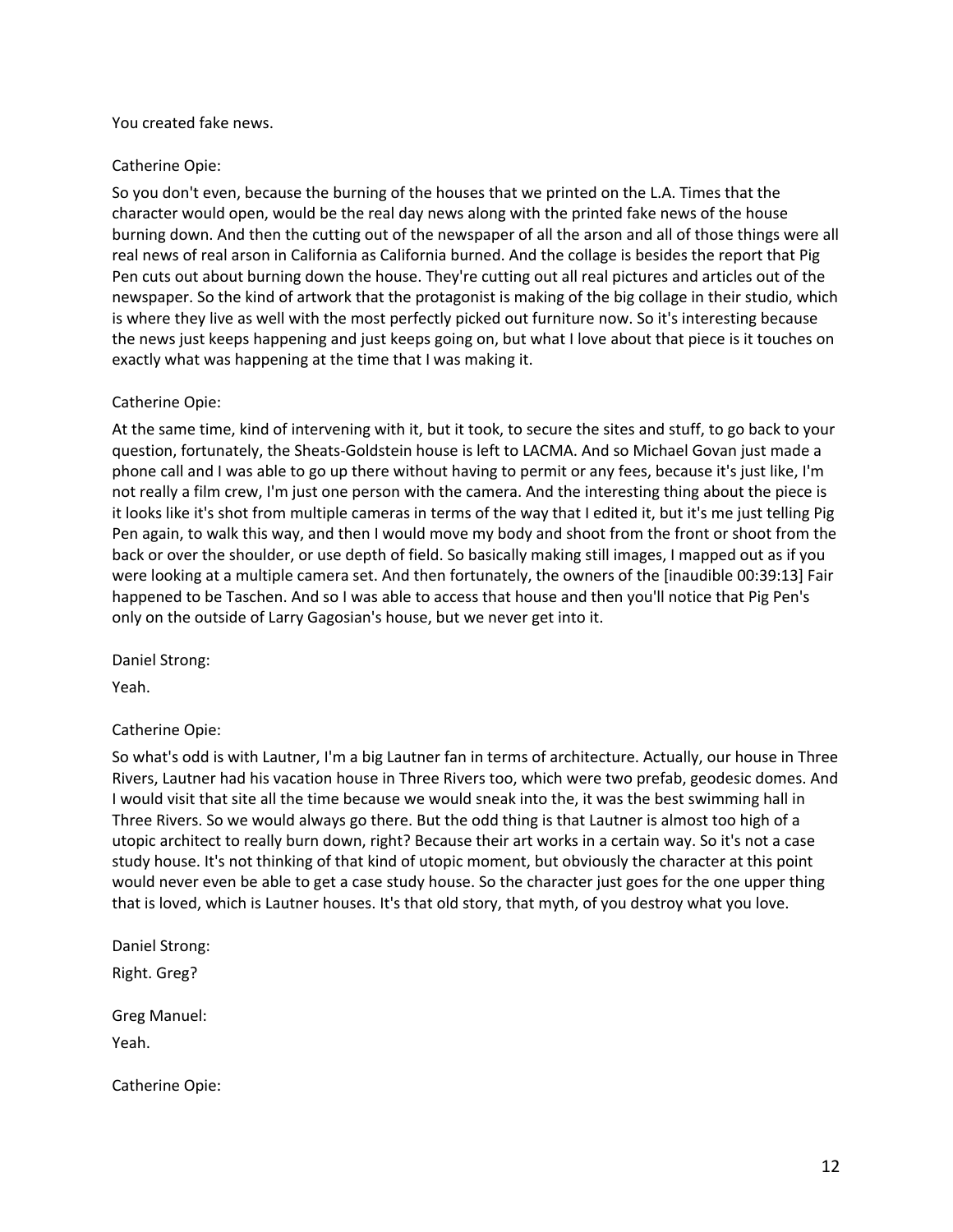You're laughing. You're like, okay, Cathy.

## Greg Manuel:

No. I mean, I watched it a number of times and the last time I watched it, I paid particular attention to the headlines, and you've answered the question, but I did wonder, I mean, the first time I saw it, I said, "Is that really Larry Gagosian's house?" Is that a crack and/or a jab at him and/or at the art world in general? Was that an actual headline?

### Catherine Opie:

No, that was my headline. It was really his house. It was the first house the character went to, to burn down because the character is an artist.

Greg Manuel:

Right.

### Catherine Opie:

The character obviously hasn't been able to be a successful artist because they're living in a 500 square foot studio and they're making their art. And they're thinking about, what is the next big act as an artist? And that is to destroy what they can't have. And so it is about the haves and the have-nots in that way, which also, is very much true within, especially women and we're looking at Pig Pen's body and Pig Pen reads definitely as male, but Pig Pen is trans and also the trans body in relationship to the art world is something that is also hasn't been completely embraced to a certain extent. I mean, it's changed in the last number of years, but it's like we have a lot of queer art shows, but there hadn't been a lot of trans art shows.

## Greg Manuel:

One of my favorite images is the image of Pig Pen coming in the next morning and opening the newspaper and on their face is just this sort of triumphant and yet subtle smile of recognition, of accomplishment, and it was a moment that I paused, because there was something about that particular look that said a lot to me. We're excited to have it in the show, very much so.

#### Catherine Opie:

Oh, I'm so glad. I'm so glad you're going to be showing it because I mean, it's a piece that is ... I've explained it in other interviews and to other people that it's kind of like, it encompasses all the parts of me and I don't think I've had a body of work do that. And this one did that for me, where it was like, okay, it's not only this body that I love to look at that I've looked at for all these years as a photographer and love this person so much, but it's also about my obsession around design and architecture. And the fact is that also on a personal level, I've made work in that studio that I shot, and that was my studio behind my West Adams house, and it was 500 square feet. And I moved into that house and built the studios when Oliver was born.

## Catherine Opie:

And that was the last piece that I made before we sold the house and I moved and moved studios. So it also was a little bit of a swan song to the fact that as an artist, I was able to make 15 years of work in 500 square feet. And when you think about the mega studios, and I do have a mega studio now, and I love it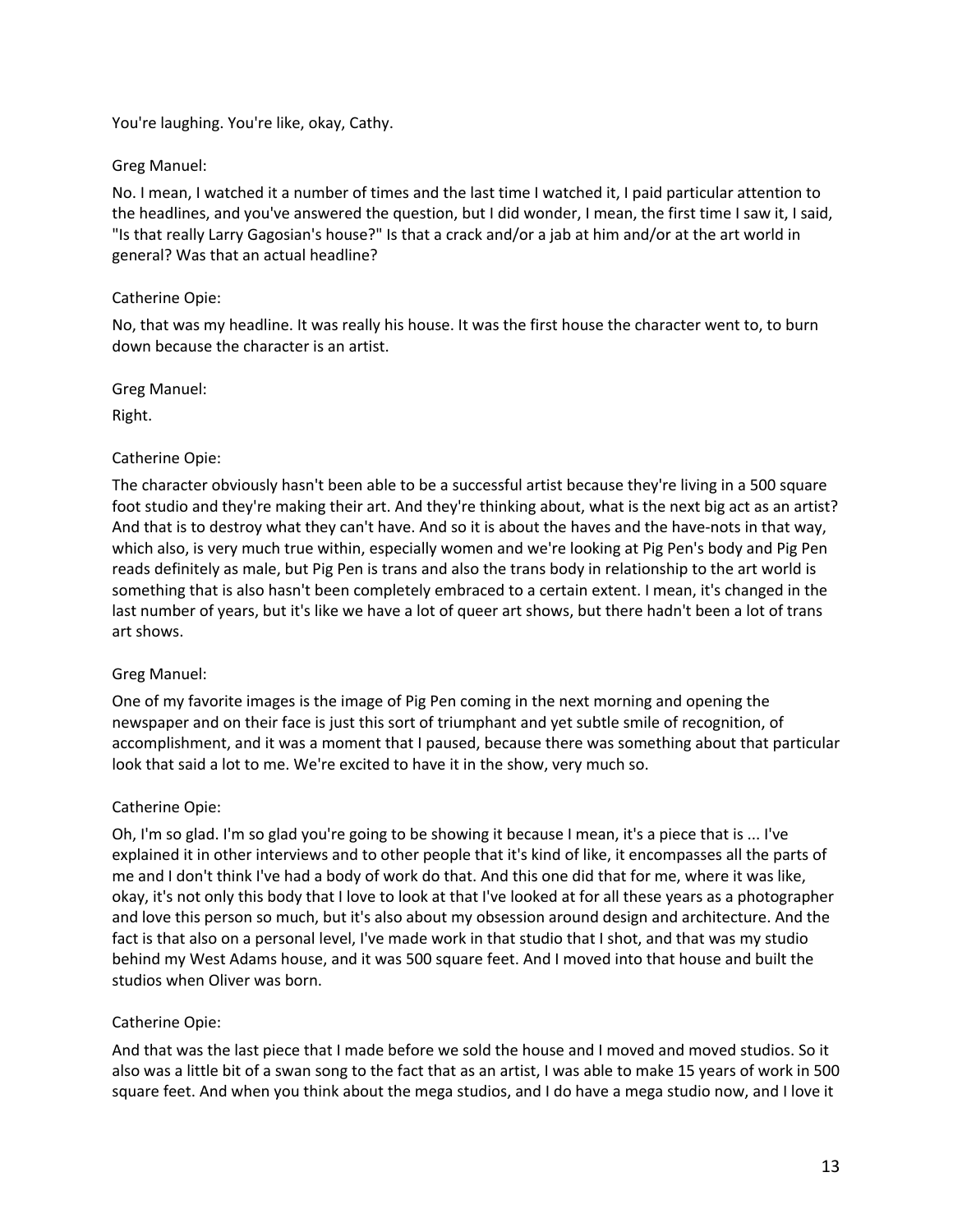and I hope that I can hang on to it because I went from 500 square feet to 5,000 square feet, which was a huge gesture for me to do to myself as an artist. But I just decided like, I can have space. My students have bigger spaces than me, then why can't I have space? And I just decided to take up space. And I think that is really hard even if I'm viewed as a really successful artist, it's like, well, what does that really mean in relationship to the world of art and the economy of art?

### Daniel Strong:

How long has it been in the new studio? Is it a couple of years?

### Catherine Opie:

No, it's four years now. Yeah, in October I signed another three year lease. I think I'll have to downsize, I do. But right now I've eked it out and I'm still teaching and I still get a paycheck from teaching, but I'm coming up to 30 years total teaching, 20 years at UCLA. And I think that Oliver's going away to college and it's a good time for me to think about wrapping that side of my life up and just only being a full time artist and a visiting kind of teacher would be a really different thing than having to do five classes a year, year after year after year.

Daniel Strong:

But you'd stay in LA?

### Catherine Opie:

Which I enjoy, it's important, but there is a time where you decide like, I'm going to be 60 years old and I've been doing this for 30 years and I hold a really amazing space, but it's also time to give that space over to a different voice. And I'm very conscious of making room for new voices.

Daniel Strong: You're going to stay in LA though?

Catherine Opie: Yeah. I'll stay in LA.

Daniel Strong: What's it like now?

#### Catherine Opie:

Well, I think we're going to go back into shutdown. I look out my window. If you're wondering why I look out, it's like, well, there's the city. I think we're going to go back into shutdown. That's okay-

#### Daniel Strong:

Has that affected your work? I mean, are you able to-

#### Catherine Opie:

Oh, I can't work. No. Here was the thing is, I was, and we are, I have given my studio over to Heather, and my assistant has a two year old son and they're being much more responsible during COVID than I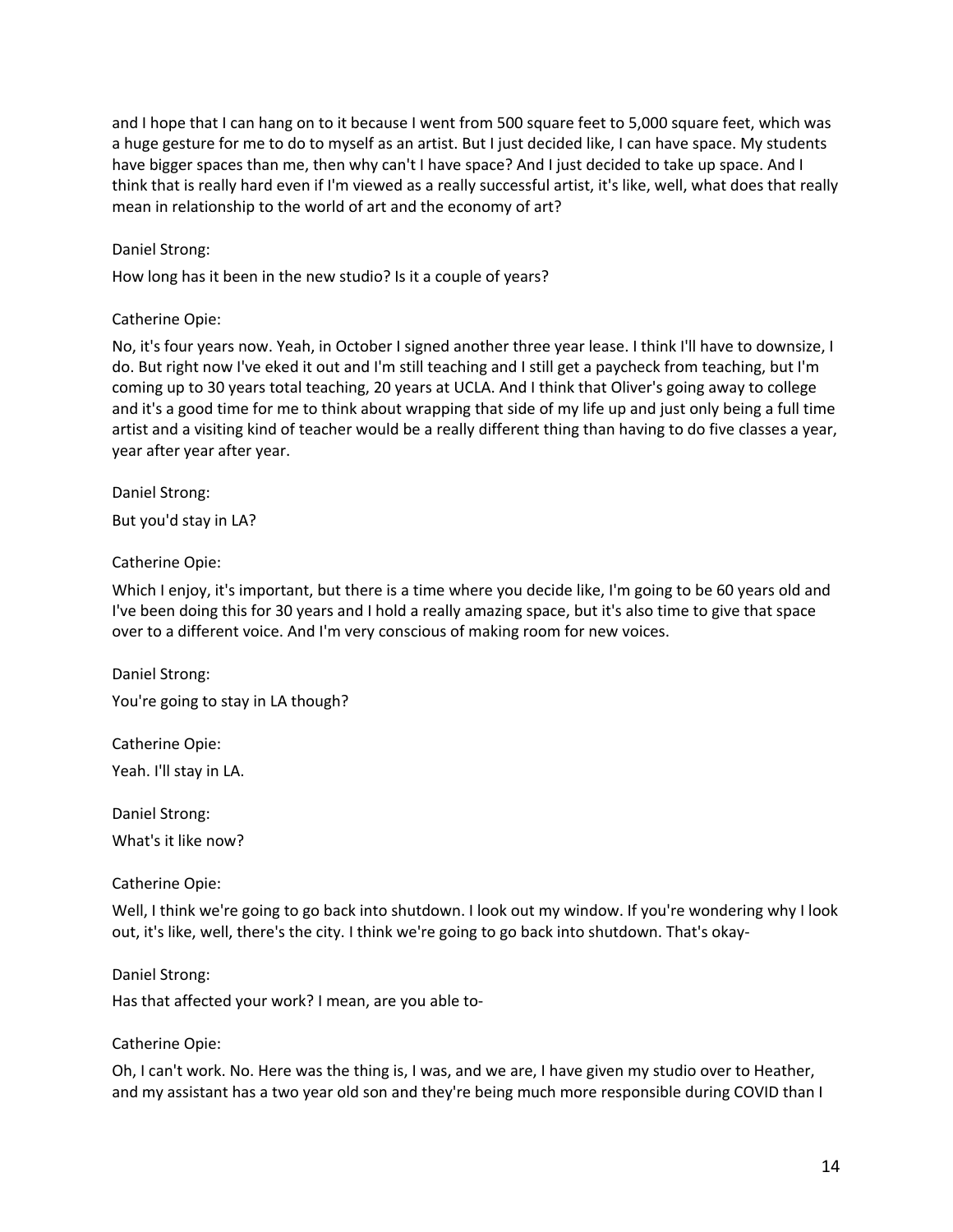am, I'd say. I mean, I'm not going out to bars or partying, but I have a grandson that shares space with his father in Orange County and comes back to our daughter. And I didn't see my grandson for a month, and then it wasn't okay for me not to see my grandson anymore. So we were really locked down for a month and a half, and then it was too hard for me not to see my daughter and my grandson. It was too hard for us not to see the very closest inner circle of friends. And so we opened up to that and we've opened up safely to that, but that is not what Heather desires. And so I have allowed her to just be in the studio since March on her own.

### Catherine Opie:

And I can go on Tuesdays, Thursdays, Saturday and Sunday if I want to be in the studio. But quite honestly, what am I going to work on? I can't make portraits right now. I tried to go out and I've tried to photograph LA at this time. I did photograph the protest. One of the protests that turned really violent on Fairfax, I was there when the cops started shooting rubber bullets and tear gas to us. So I've been participating in the protest. It's pretty hard for me not to participate in protests, as a person who's been protesting since my early 20s, I believe in protest. A lot of my work is silently about protesting. The big thing that I was going to do is, and we're still going to do it, is Oliver's college is going to start as he's going into his freshman year. He got into Tulane University.

#### Catherine Opie:

And so we decided to do a road trip because I made that body of work 1999, right before Y2K of American and looking at America and what the American road trip and photography means. And I thought a really beautiful portfolio would be 2020. And so think about from 1999 to 2020 as a body of work. So going and photographing where the monuments have really been taken down or graffiti, I pulled out of my library at school Lee Friedlander's American Monument book to take a look at that. And as I always like to have conversations with different artists, I'm looking at Friedlander's American Monument right now and thinking about that. And then I was going to end up at the March of Washington on the 28th in DC to bear witness to that March and photograph it. But with the rise of COVID, we're still doing the road trip, but it's not going to be as ambitious. I don't think it's going to be safe for me to spend a month and a half on the road.

Daniel Strong:

Right.

#### Catherine Opie:

I don't. So I finally, we went up to a beautiful kind of weird utopic community in Northern California called Sea Ranch that has unbelievable modernist houses. We spent the weekend there. And I spent the week staring at the ocean and asking myself, how important is 2020 and making this body of work in relationship to actually what's happening in all of these states? So I think instead of a month and a half on the road, maybe it'll be three weeks on the road and whatever I wander upon, I'll still react to with my camera, but it's not as an ambitious of a body of work of what I wanted to make.

#### Daniel Strong:

So you're going to drive Oliver to Tulane?

Catherine Opie: Yeah. We're going to drive him.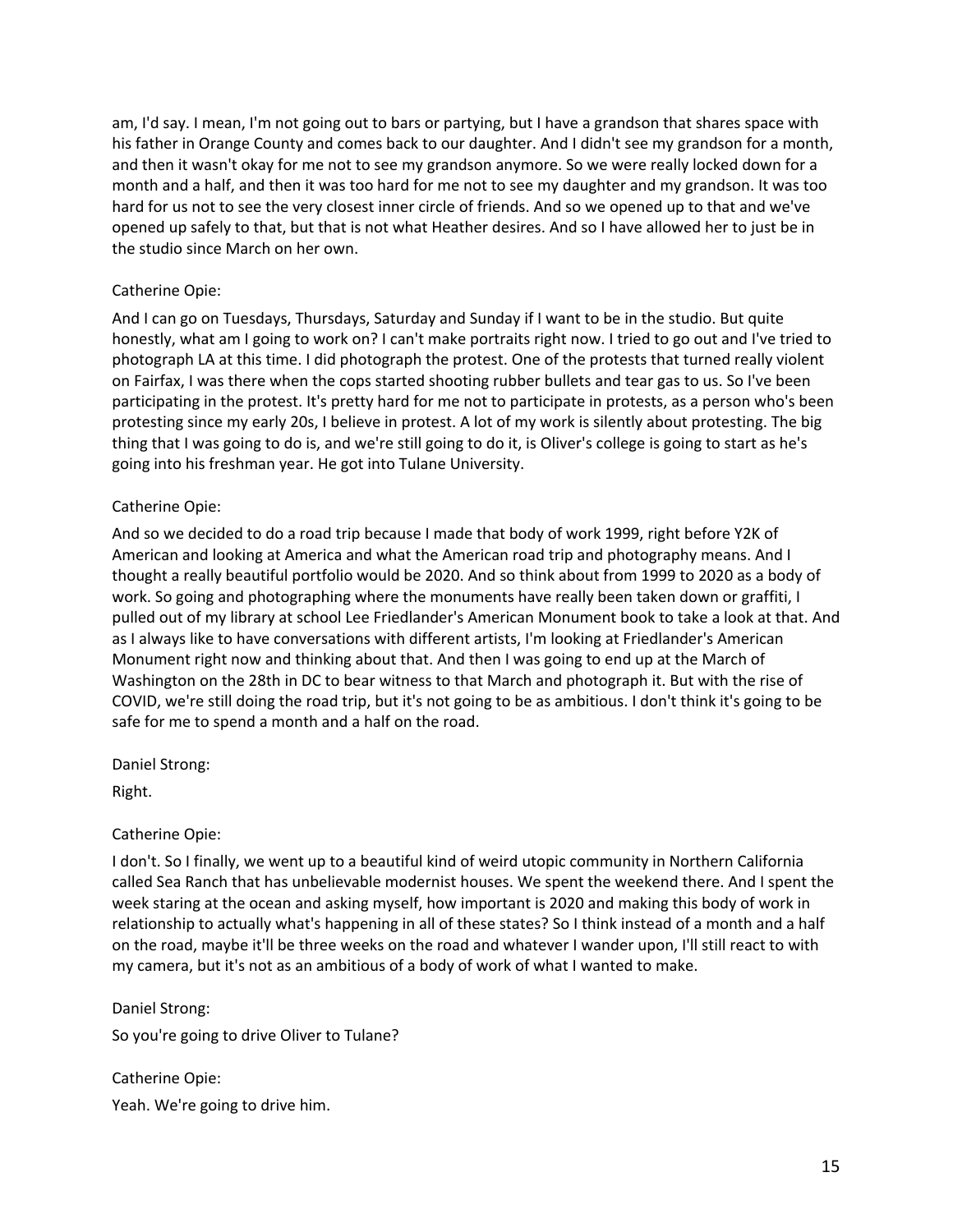### Greg Manuel:

It sounds like a good road trip. I mean, even-

### Catherine Opie:

Yeah. I mean, I have so many things you wouldn't believe and it's like, I've got the [inaudible 00:51:22]. I have a cub of things. I have UVC ones that I bought off Amazon to disinfect any place that we go into with a passing of ultraviolet light wand and I have gloves. I have everything you can possibly imagine to try to stay safe. So we'll see, we'll knock on wood again. It's hard to be a photographer that likes to react and look at the world and be asked to stay in doors right now. That's a very difficult thing.

### Greg Manuel:

When you're ... I mean, The 2020 sounds like it was a very conscious decided project. When you work on a project like this on this drive, will you be able to step into that role of artist and photographer and out of the role of mother? Do you find they're different roles or different places?

### Catherine Opie:

I don't know. I've never taken Oliver on ... I mean, Oliver, the only body of work that encompassed really my personal life is what went along with 1999, where I paired those bodies of work together in the end is a show at the Aldrich Museum and a book called 1999/In and Around Home. So Oliver was two and a half when I made that body of work. And that's the only body of work that was really like where my family was very aware of me at all times when the camera in the house. And otherwise I've tried really hard to give them their personal space and private space. I think that's about ... So I don't know if they're, it'll be interesting to see how Julie and Oliver react to me wanting to stop the car and make an image because those are my rules. So it's like, if I see something, I get to stop the car and we'll see how much that, that's okay with them. I have no idea.

#### Greg Manuel:

But the pictures are not going to be of them?

#### Catherine Opie:

No. I think there'll be a few of Oliver. How can you not take pictures when you're having to say goodbye to your son and send him off to college? I mean, that's been the greatest joy of Julie and I is to be able to raise this person in our family and see him off. And I'm going to get teary eyed now, but it's pretty intense [crosstalk 00:54:03].

#### Daniel Strong:

Well, what a situation, to send off a kid to college? I mean, it's like unprecedented-

## Catherine Opie:

No, and Tulane University is doing it. I mean, they decided to do in session. And even though the numbers are going up in Louisiana and I'm looking at that map of red, I'm also very aware that Los Angeles is one of the worst places to be as well. And maybe Tulane, because they are actually a big medical school that deals with figuring out a vaccine of the virus, and they're not so big like UCLA, I feel like they've got a pretty darn good plan in place, but it is hard. I'm nervous, but he'll come home before Thanksgiving hopefully and then they don't go back until mid January.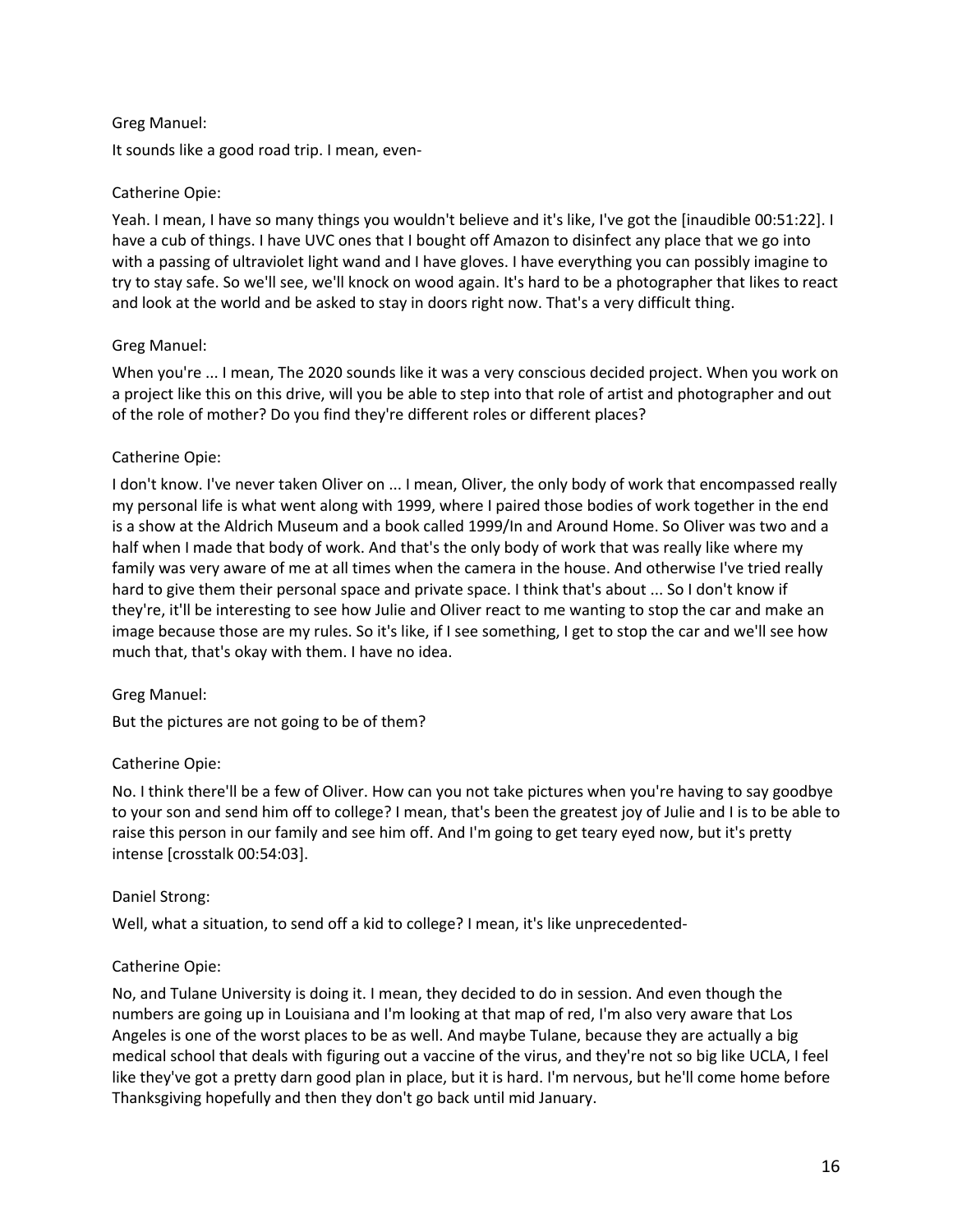### Daniel Strong:

Yeah. We're figuring out how things are going to work here. Because Iowa is becoming a hotspot. It's becoming [crosstalk 00:55:03]. We're at Grinnell, is we're equidistant between Des Moines and Iowa City and Des Moines and Iowa City are the two red counties in Iowa and we're in the middle. But also we have a lot of people driving back and forth between them. So there's going to be a lot of people going from a hotspot into our little campus and then going home again to their hotspot.

### Catherine Opie:

I mean, it's such a shame under this current administration because we have all the resources as a country to have done this correctly and to have it turn into basically this weird political ideological position around wearing masks and what sciences versus this other rhetoric. It's just such a shame because everybody is affected from the lack of responsibility and quite frankly, it's like, yeah, well there's government for a reason my friends.

Daniel Strong:

Exactly.

### Catherine Opie:

Even though I might want to burn down the modernist houses in The Modernist, I don't really want to burn things down, to be honest, I want to reshape them and reconfigure things and the idea of what it is to be a kinder society and what humanity is. Those are my interests and that's what I tried to get to a little bit in the various bodies of work.

#### Daniel Strong:

Right. And you can't just tear something down and not replace it with something. And the whole point is to replace it with something better, you don't just tear it down and let it fall apart.

#### Catherine Opie:

So even this notion of defund the police, people don't understand what that means. They think that means we don't need police. It's like, no, maybe we don't need a militarized police force.

#### Daniel Strong:

Right. And we certainly don't need federal troops going in, unmarked federal troops, throwing people into unmarked vans and-

#### Catherine Opie:

As for me, watching those images of what's going on in Portland, and also literally hearing him say we're going to do that to other cities, in his Chris Wallace interview, was like, wow. I mean, what is it now? I think people are just counting down the days. It's 108 days to the election or 107 today to the election. And if people are watching this, I sure hope you vote. Or listening.

#### Daniel Strong:

Well, originally, this show was going to be on the walls this fall. And I wanted it to be on the walls when people went to the polls, but unfortunately, the pandemic, we had to delay it. So now it will be up for,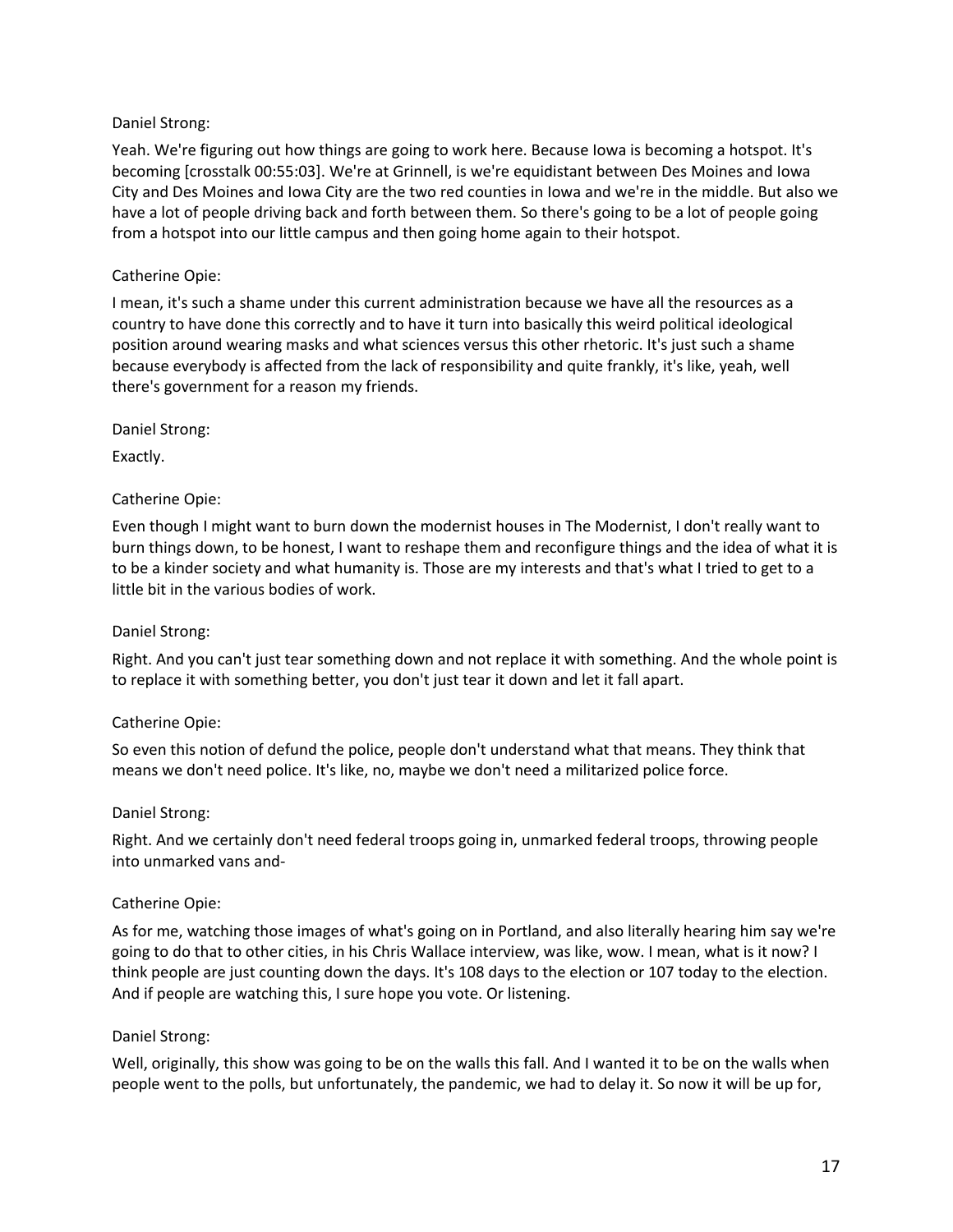well, actually, it will be up shortly after inauguration. But we'll see how that goes. I mean, once you vote him out he's got to leave.

Catherine Opie:

Yeah, he does.

Daniel Strong:

Greg, do you want to-

Greg Manuel:

Oh, I was just going to say, I think, I mean, this has been amazing. I wondered if there's anything you wanted to address that we haven't asked or anything that-

#### Catherine Opie:

Yeah, I do actually. I think that one of the things I want to say, because this is an exhibition on a college campus, is I actually want to address the students directly in terms of making work and what it is to be an artist and to have the ability of longevity within your ideas and making your work. And I just want to talk about that kind of negative voice that exists within our heads sometimes as an artist about creating our own barriers and fear and making what you want to make.

#### Catherine Opie:

And when I made that earlier work in the 90s, I really felt like, okay, I'm doing this as an activist and as an artist. But this could lead to no teaching jobs for me. This could lead to X, X, and X. And so I just want to say to the students who are looking at this work, is to realize that the most important thing is actually to understand the larger issues of humanity and ideas around representation, and to kind of try to put your fear to the side and creating the dialogue that you want to have in relationship to the work that you're making. So I kind of want to end there.

Greg Manuel:

Thank you. That is perfect.

Daniel Strong:

Do you teach all four years at UCLA or do you teach-

#### Catherine Opie:

Yeah. Undergrad and grad. But by the time the undergrads gets to me, but I'm going to switch it because I was able to raise money to rebuild my dark rooms. And the facility was in a position with previous faculty that aren't as technically based as I am as a photographer, how they were designed wasn't the way that I like to teach beginning photography. So I am actually going to go back when ... I have a year of sabbatical this year, which is fantastic. I didn't even plan it in relationship to COVID. I planned it because it was Oliver's first year at college and I wanted to be able to just get to him if he needed me.

Daniel Strong:

Right.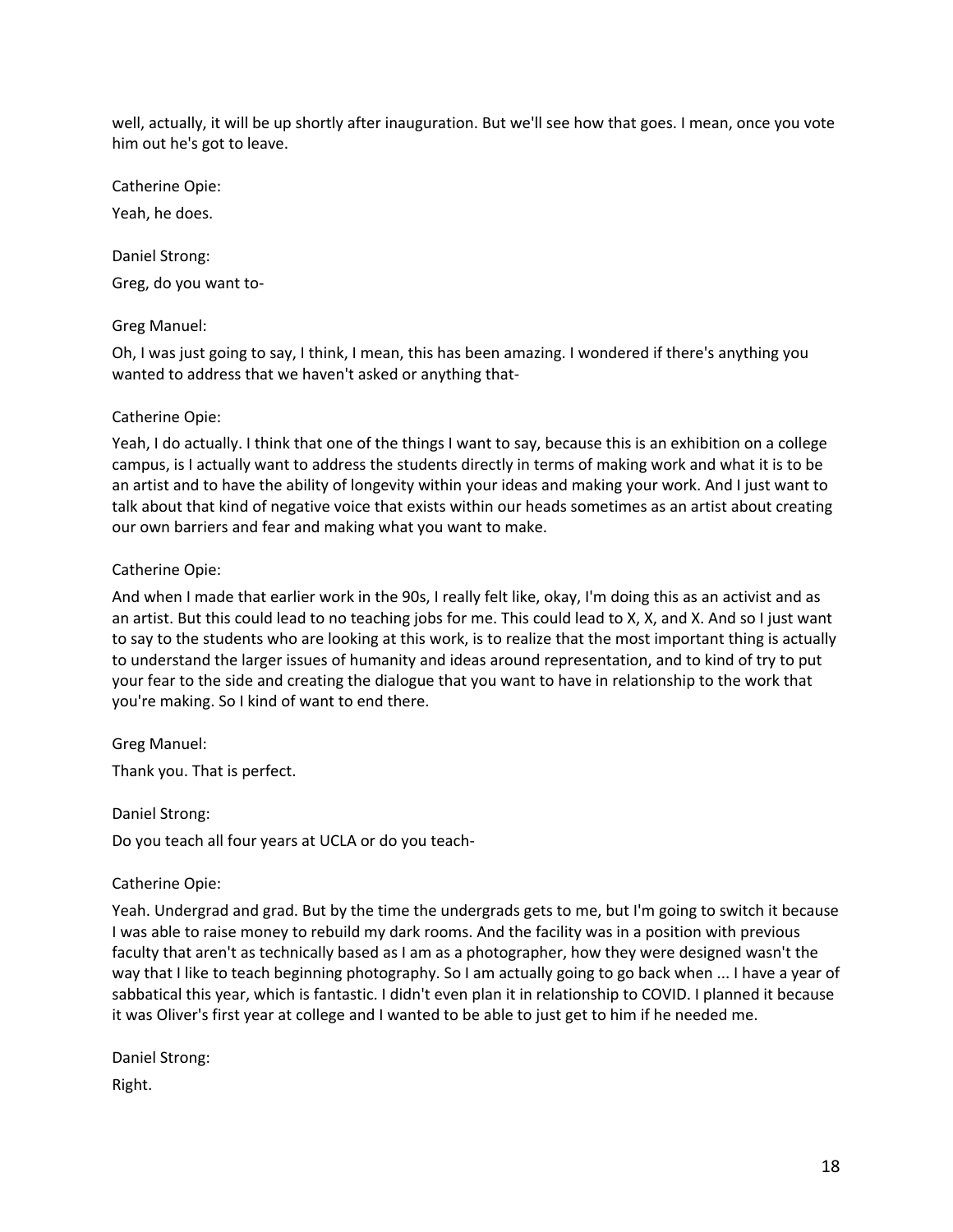### Catherine Opie:

So I mainly got juniors and seniors the whole 20 years at UCLA. And I'm going to go ahead and teach beginning photography again because of my new facility.

Daniel Strong:

And I take it-

### Catherine Opie:

And I'm going to start out with freshmen and sophomore again, a bit. And I think that I want the last part of the years of teaching to go back into that kind of physicality of what photography can do and kind of reemphasize the joy of what it is to be embedded within this medium that I've spent my entire life trying to explore.

### Daniel Strong:

Do you still do that? I mean, you don't print your own work, but do you still-

### Catherine Opie:

Yeah. Everything's printed in studio. Heather prints it. I printed all my work up until the Icehouses. So every single photograph of mine up to the Icehouses. Well, actually 1999 was printed by [inaudible 01:01:24] because he was my student at Yale. And so he printed 1999 because I was pregnant and it wasn't safe for me to be around the chemicals.

Daniel Strong:

Right.

Catherine Opie:

And then the Icehouses were too hard for me to print. And things were starting to switch technically at that point in the digital realm. And so, basically every single body of work up until the 2000s, were printed by me. Then I went offsite for awhile. And then when the inks got really good and the apps and printers, and I felt like the blacks were a photographic black and certain things that I didn't like about the surface of the beginning of the print. Then I took over printing all the bodies of work again.

## Catherine Opie:

Because I don't like how ... I mean, I'm particularly fond of the Dusseldorf School of Photography. I'm particularly fond of them, but what I'm not fond of is that they all use the same printer in Germany. So I find that their work, it has the same ... I really believe that there isn't like ... I have a deepness in my printing. I print deep and I have a very specific aesthetic of the way that I like prints to look. And when you lose control of that, then that's that.

Daniel Strong:

Right.

Greg Manuel: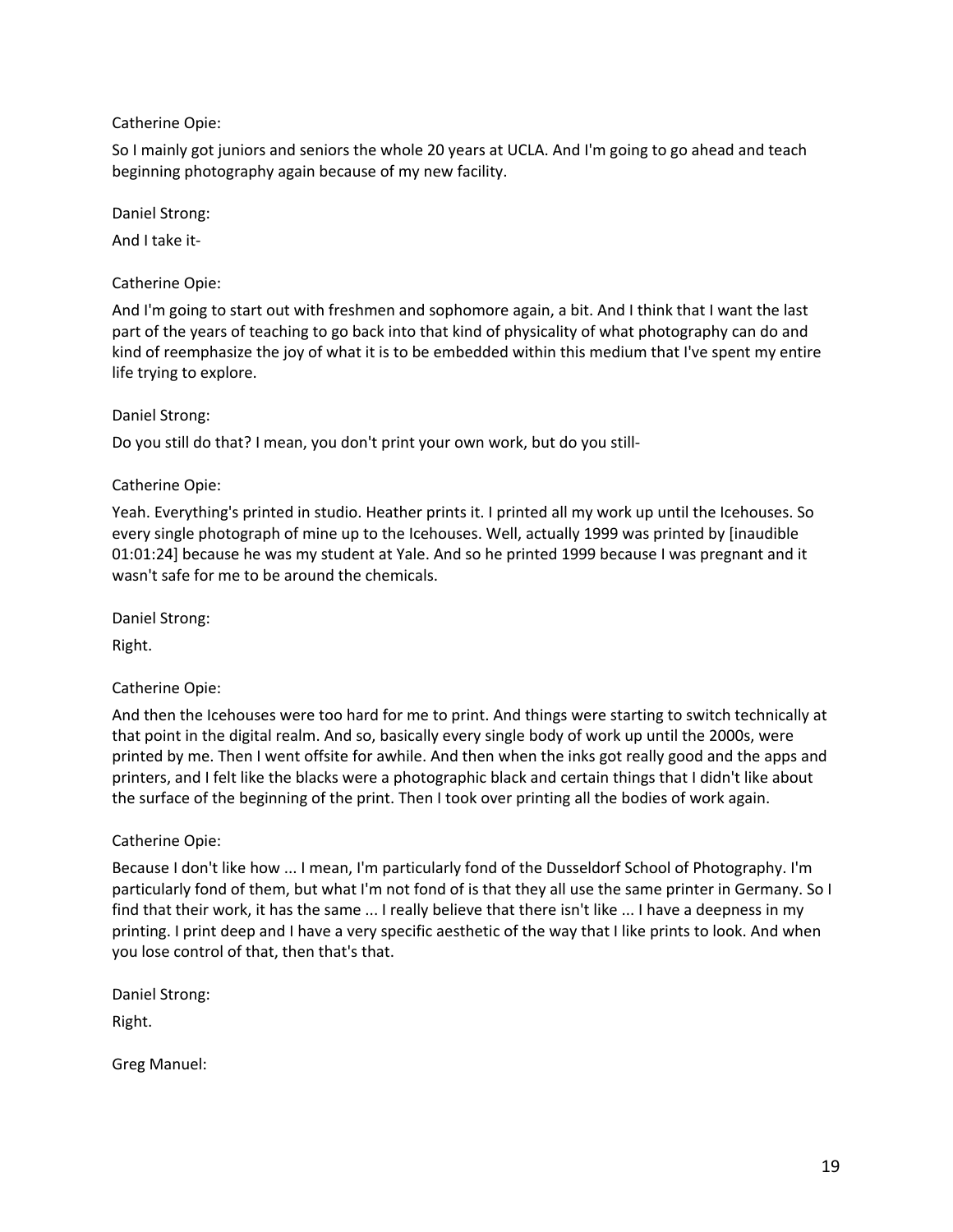It's interesting hearing you talk about dark room because I studied photography and I finished art school in 2003. And when I went in, I was trained in the ... Prior to that, I was a photographer and I was printing all my own stuff. And I came out of art school, went back to the studio that I worked at previously and everything had switched over to digital and I basically had to relearn everything and then kind of just made my way out of there because I didn't like it anymore. I miss dark rooms. So it's good to hear that you're bringing them back.

### Catherine Opie:

Yeah, dark rooms are a great place. No, the lab that I'm rebuilding at UCLA is going to be really beautiful. It's a big group dark room again. It's going back to the black and white group dark room. And then there's three individual black and white dark rooms for people who want to be alone in their dark room. And I even designed, Greg, you'll geek out on this, I designed the sink, so that the venting is actually in the sink instead of the vent [inaudible 01:04:06]. So you don't leave the dark room feeling like you're chewing on fixer.

#### Greg Manuel:

I'm going to come visit.

#### Catherine Opie:

So that's all those old photography. This is the end of the conversation for people who are into photography. But then The Modernist, the black and white prints, even though it's shot digitally, when you look at the film and you look at the black and white prints, it's utterly talking about 70s photography in relationship to grain. So it's trying to encompass technically, that a certain period of when that architecture was done, the lighting and everything as even though it's contemporary in the time, the look is about kind of a very specific silver gelatin moment within 35 mm photography.

#### Greg Manuel:

I wondered how you would shot it because it does read that way. And it's interesting to me also that it is a film made of stills, very specifically and intentionally. This has been wonderful.

Catherine Opie:

Well, thank you.

#### Greg Manuel:

It's hopefully the beginning. We're hoping to have other opportunities to put artists in touch with each other because the show has now been moved online for a little bit for the first beginning part of it, we're hoping to continue these things. So we may reach out again. I know you're off on the road for the next little while, but-

#### Catherine Opie:

Yeah, I'm going to be on the road, on the road again, we will do what the road offers us. So hopefully there'll be some body of work called 2020, who knows it's going to look like, but I'm going to try to go forward with it.

#### Greg Manuel: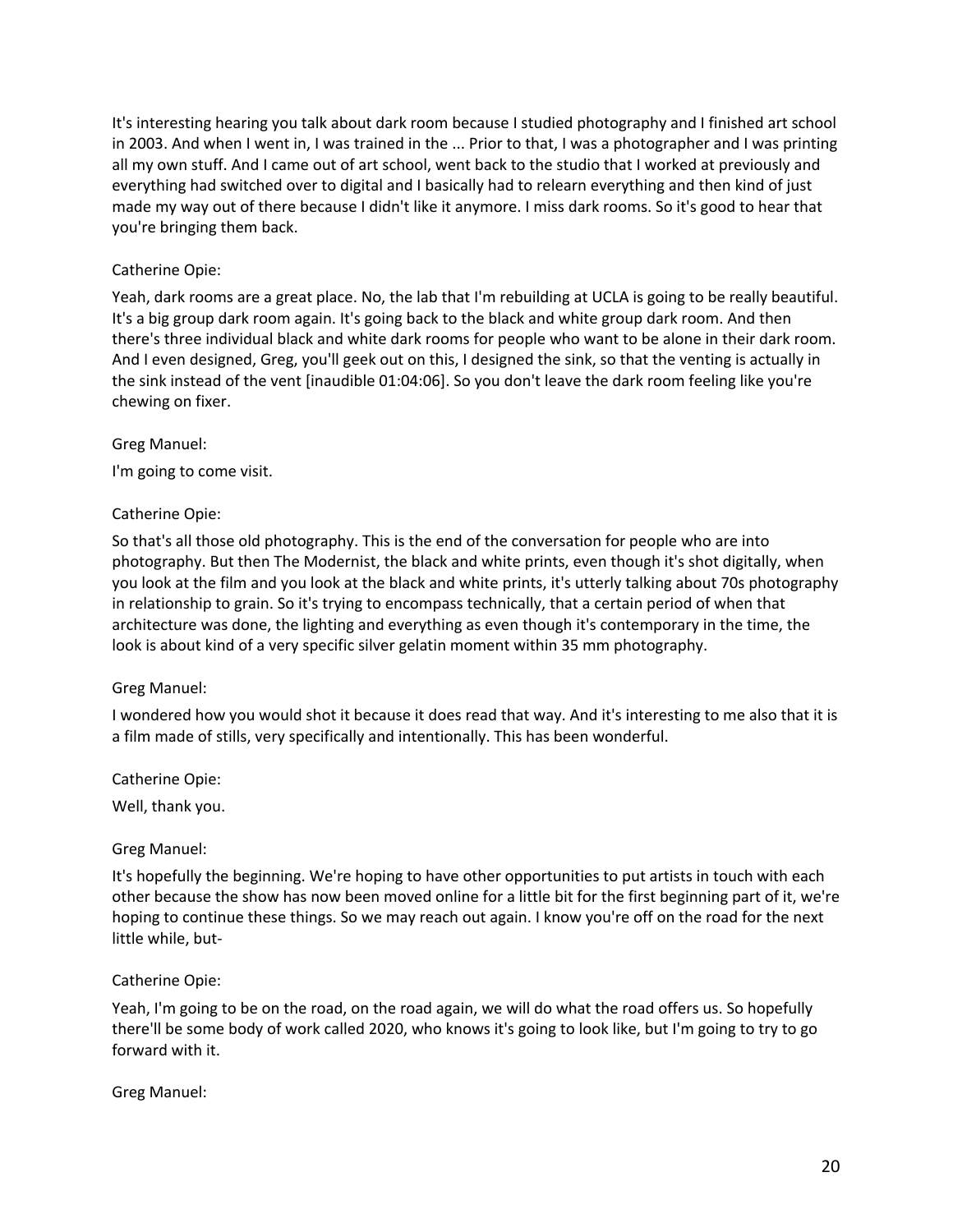Thank you so much, Catherine.

Daniel Strong:

Well, be careful.

Catherine Opie:

Yeah, I will. All right. Thanks Daniel. Thanks Greg.

Greg Manuel:

Thank you so much.

Daniel Strong:

Thank you.

Greg Manuel: We'll talk soon.

Catherine Opie:

Okay.

Greg Manuel:

Cheers.

Catherine Opie: Bye.

Greg Manuel: Bye-bye. Wonderful. Thank you for that. Good.

Daniel Strong: Sorry, I hardly let you get a word in edgewise.

Greg Manuel: Oh, it was great. That was totally perfect.

Daniel Strong: I kept losing my train of thought.

Greg Manuel:

Well, I know me too.

Daniel Strong: I'm getting to a point and then like, oh shit, what was the point I was going to make?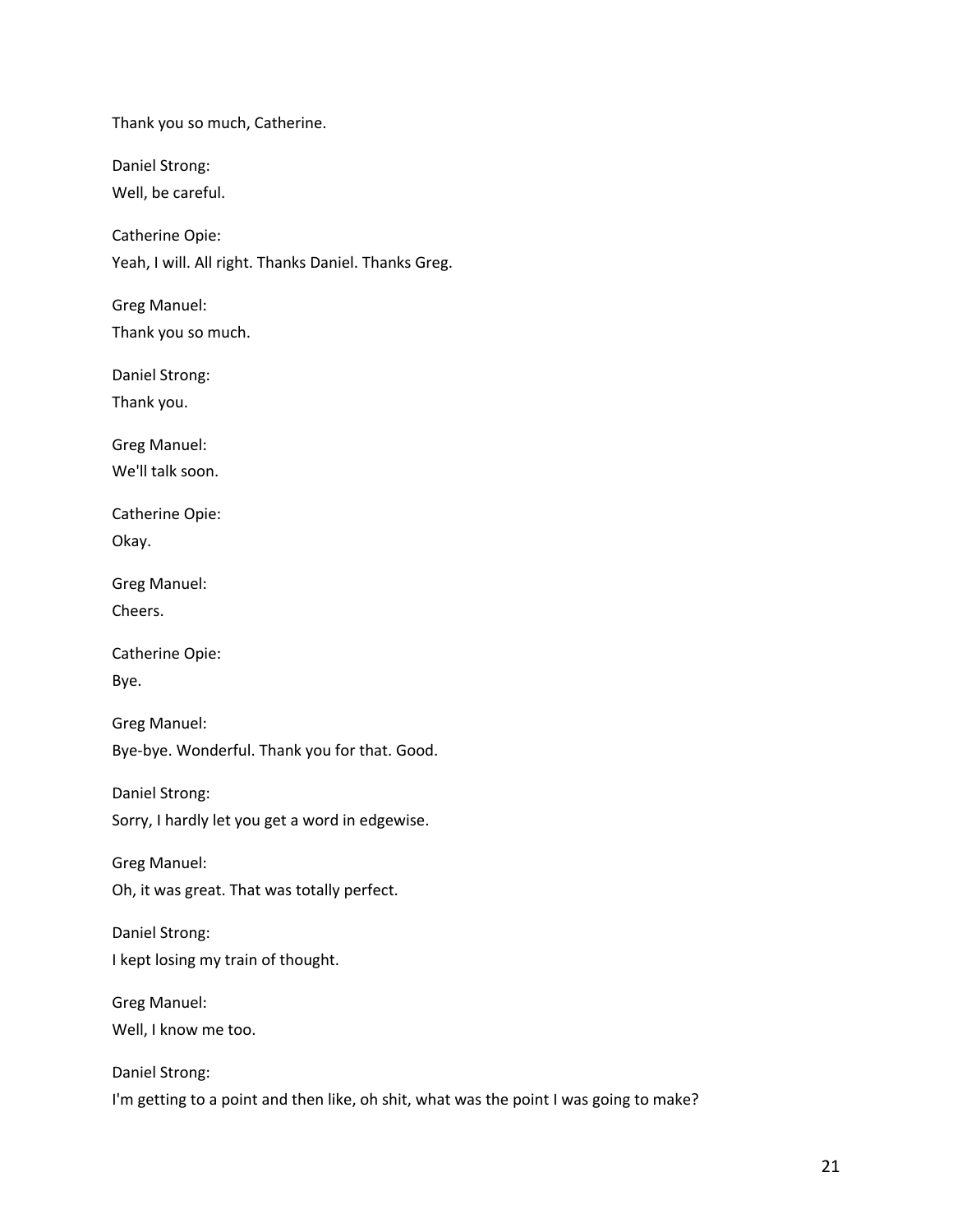Greg Manuel:

No, but also she ... It was great. It was like there was so much in the conversation that every time I had a question, she would already answer it. And then it was like, there were these moments where we both, I think were like, okay, I don't have another question, but it was great. I think that went really well.

### Daniel Strong:

Did [inaudible 01:06:41] leave at some point or was she there the whole time?

Greg Manuel:

I don't know. I think she might've left, because she's certainly not here anymore, I don't think. She may have disappeared because of the way that I had it set up.

Daniel Strong:

Oh, okay.

Greg Manuel: I don't know. Anyway, I think that was good.

Daniel Strong:

I'm beginning to think on some of these that, I don't know.

Greg Manuel:

Oh, wait, she's coming back in. She's coming back in.

Daniel Strong:

What?

Greg Manuel:

Catherine Opie is coming back in.

Daniel Strong:

Okay.

Catherine Opie:

I'm sorry, I clicked out. We're going to have a non recording banter. So I thought, oh, I better click back in to see if they're still there.

#### Greg Manuel:

That was good. This is great. We were just saying that I think that went really well. And thank you again. As I mentioned, we're hoping to have opportunities where we can, as the website becomes open and as things start to progress, there's lots of room now, we can do kind of whatever we want. It's not just images on a wall or a fixed artworks in a space, it's kind of fluid, like the term queer. So we can incorporate other things into it. So I do hope, because what we had originally planned was to have a symposium or a weekend where everybody would come together and that's probably not going happen.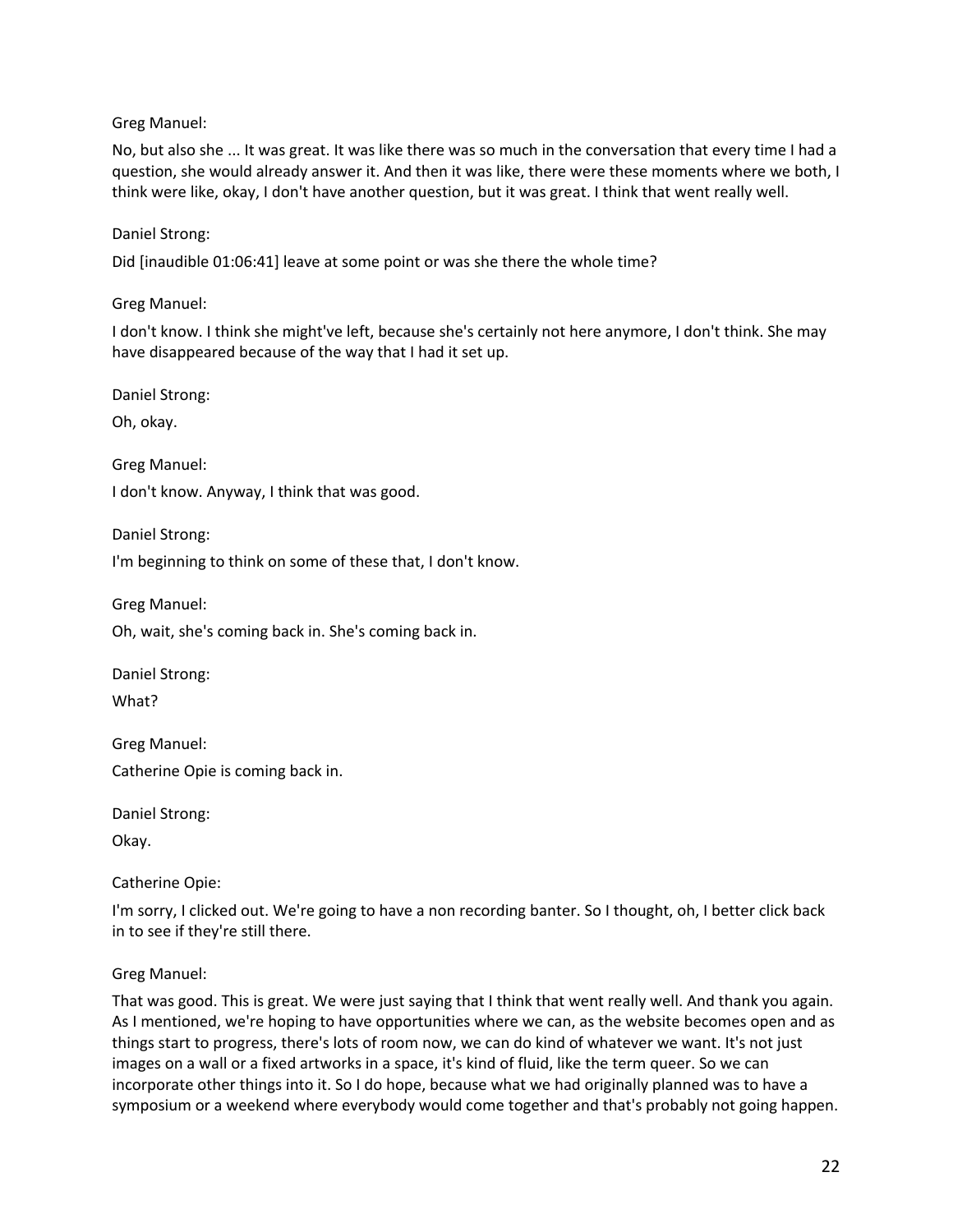### Daniel Strong:

That probably won't happen.

## Greg Manuel:

I think part of what would be great is to have artists in communication with each other, not just with us because we're kind of boring.

## Catherine Opie:

I've been doing, just so you guys know, I've been doing a lot of Zoom panels and a lot of Zoom teaching and they work pretty well because what happens is if you start having a website get a real kind of clicks and people are looking at it, it is pretty awesome how people all over the world can kind of join in. I was on one conversation where it had 850 people.

## Greg Manuel:

Oh wow.

## Catherine Opie:

And they were from everywhere. It's an interesting thing and I'm totally open to that in the fall once I get back, to do some kind of a panel discussion through Zoom and it might be interesting for people.

## Greg Manuel:

I think so. I mean, it's certainly something we've talked about and I'm glad to hear that you'd be into it because it's ... We've been talking about we don't know how everything's going to go. We don't know how ... This may be the only option we have for awhile, which is Zoom calls and stuff. And it actually does expose the work and the artists to a much ... It opens it up to everybody as opposed to just the students at school. So that's-

## Daniel Strong:

And we don't know if we're opening yet. I mean, the campus is going to open, but we don't know if the museum is opening. And we do know that we're not going to allow the general public, the community, and it's just going to be for the campus population. We've been flooding our website, our existing website with virtual content because otherwise, what do we do? So we're hoping that they will expand this. We'll bring in some faculty members and other artists. And hopefully we can just kind of keep the dialogue going between these different communities. We hope. Yeah, it's great that you're willing to do that. And we'll be in touch.

## Catherine Opie:

Oh, absolutely.

## Daniel Strong:

In the meantime, I will get a written transcript of this conversation and I'll send that around so that we all have access to what we actually said.

## Catherine Opie: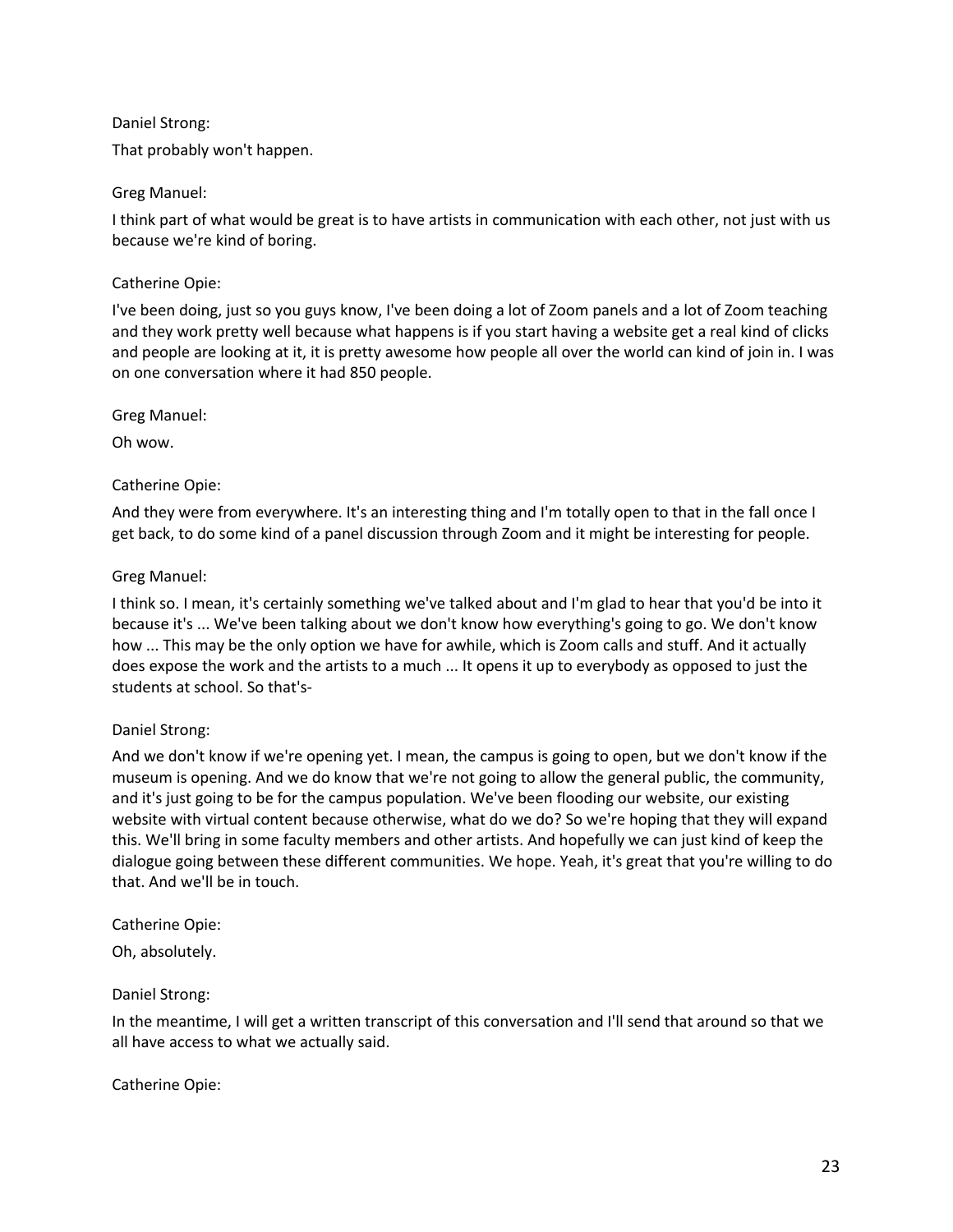### Okay. Nothing too incriminating.

Greg Manuel:

No, it's all good.

### Daniel Strong:

We will put this, at least I think, Greg, we'll put the sound online and listen to it.

### Greg Manuel:

Yeah. I mean, that's the hope or the plan right now, is to have the opportunity for people to listen to the audio recording, obviously the transcript will be there as well. And I don't know how exactly that's going to work if it's subtitled [crosstalk 01:11:01].

### Catherine Opie:

I think just podcast style. Podcast style of this and connected to the show with certain kinds of visuals that you can get into.

### Greg Manuel:

Yeah. And we've got your picks from the stills from The Modernist, which we'll put up. And I don't know, Dan, were you hoping to or were you hoping to include the "O" Portfolio on the website? I don't know if we talked about that-

### Daniel Strong:

Because we can reproduce limitless virtually, I mean, there may just be a section on each artist page of other works or certainly the works that we've talked about in this conversation, we can [crosstalk 01:11:41] so people get a ... Now, whether we edit this conversation, so that there's a video, I mean, I don't know how to do that, but somebody may know how to do that. If somebody does it-

## Greg Manuel:

Somebody knows how to do that, I can promise you.

#### Daniel Strong:

But it can also, I mean, I'm not a time-based person. I mean, I like to actually flip through things and read things, whereas other people just want to watch-

#### Catherine Opie:

Are those books behind you? You mean you have books?

#### Daniel Strong:

I do. [inaudible 01:12:12] books next to the bar.

#### Catherine Opie:

Exactly, I like that. I'm like, I think somebody likes to mix up a good martini. You got a choice of gin. Hendrick's is great as a gin.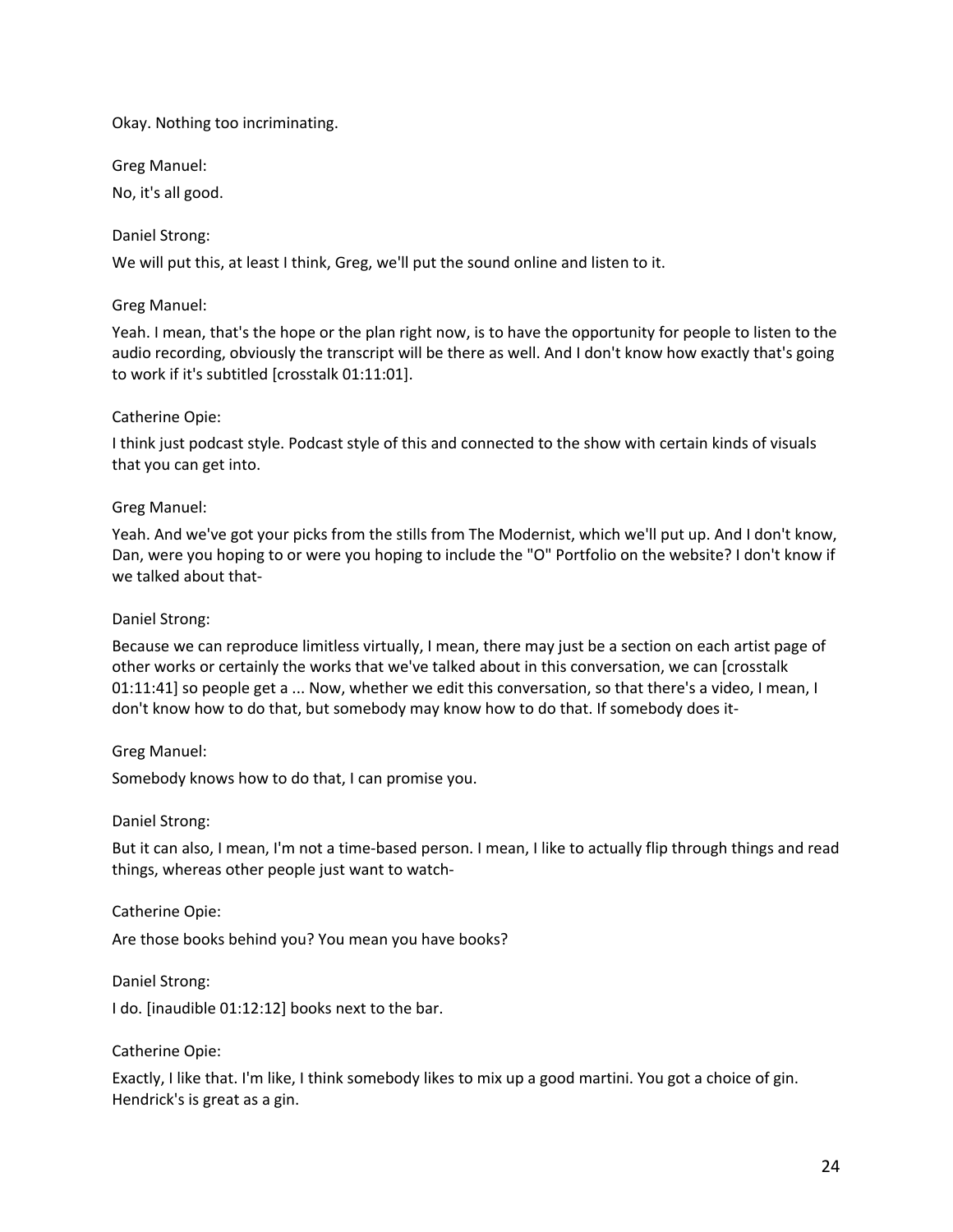Greg Manuel:

It's the best.

Catherine Opie: I've been doing a lot of gin and tonic this summer.

Daniel Strong:

In fact, it's mostly decorative. I don't drink hard liquor at home because it'd be too dangerous. Of course, there's no cocktail parties nowadays.

Catherine Opie:

No, you even have your Moscow mule copper cups up there, so we're mixing some good Moscow mules.

Daniel Strong:

No, actually the hanging bars, that was a Christmas present.

Greg Manuel:

We are going to have to try to get out to Grinnell everybody. We're going to make this happen. And we're going to have a cocktail party in your house, Dan, whether you like it or not.

Daniel Strong:

Yes, we should.

Greg Manuel:

Get some use for that [crosstalk 01:12:54].

Daniel Strong: I'm sorry, there's a mosquito in here.

Catherine Opie:

Oh, a mosquito. Oh, no.

Greg Manuel:

Run away.

Daniel Strong: Yeah. So we'll stay in touch.

Greg Manuel:

Okay.

Daniel Strong: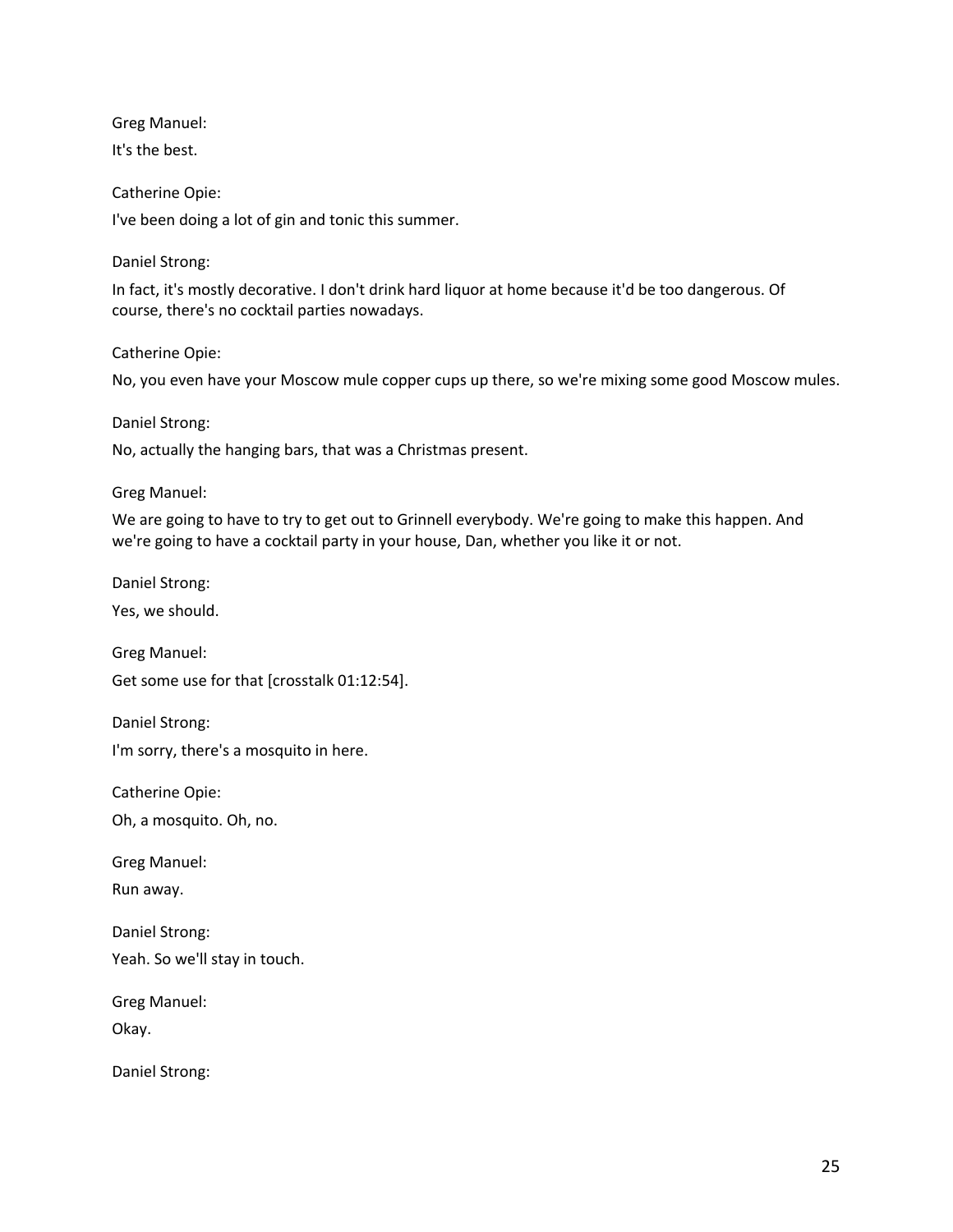And as far as images, we can flood the website with past bodies of work, whatever you want to do, we can-

Greg Manuel:

We'll be in touch about ... Before anything goes live, there will obviously be, everyone will see it and be able to say yes or no and change this, et cetera. So we'll be in touch. We'll stay connect.

Catherine Opie:

That sounds good.

Greg Manuel: Thank you so much again, Catherine.

Catherine Opie:

Okay. Thanks guys.

Daniel Strong:

Bye-bye.

Greg Manuel:

Cheers.

Catherine Opie: Bye.

Daniel Strong: Yeah. I will get the transcript and we'll have it in two days.

Greg Manuel: Yeah. They're super quick. I like that. And I'll-

Daniel Strong: Greg, so you'll put this up on Dropbox and then I'll send it to-

Greg Manuel: That's right.

Daniel Strong: [inaudible 01:13:48].

Greg Manuel: I'll do that.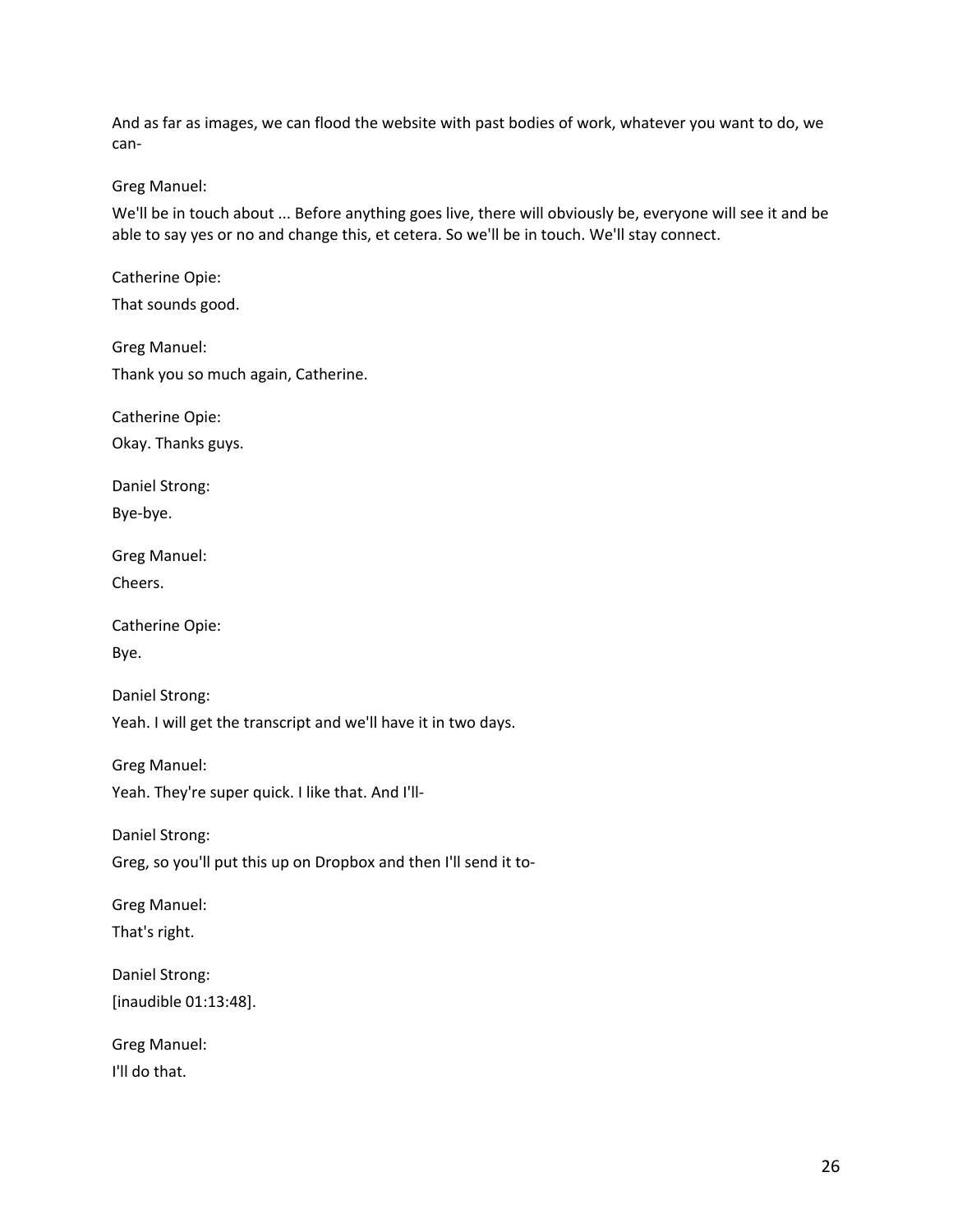### Daniel Strong:

But I mean, there's no rush, obviously.

### Greg Manuel:

Well, it'll download as soon as the conversation ends and then we can ... And then I'll send ... I didn't yesterday, but I will send the link to Kenny and get started on that and see what's needed.

### Daniel Strong:

[inaudible 01:14:11] I'm sweating like a pig. Of course my house is all closed up because-

### Greg Manuel:

Noise.

### Daniel Strong:

Somebody out there is cutting a tree down. So I had to close all my windows and [crosstalk 01:14:20].

### Greg Manuel:

That's exactly what was happening to me yesterday. I was on a call at 1:00 with, again, four different people and somebody was cutting the tree in the yard behind me and they were sawing every five minutes to build the deck. And so I put myself on mute until I needed to talk. But yeah, good.

### Daniel Strong:

But anyway, yeah, I think that went pretty good.

#### Greg Manuel:

We may want to do some editing to the, I don't know, the order of the thing, she says, I'd like to finish there, who knows? We'll see what happens, but I do like that little part of hers to talk to the students. And I think because of that, it will probably be something. I feel like she'd be interested in doing that again with students. Maybe there's a Zoom student [crosstalk 01:15:13].

#### Daniel Strong:

Yeah. I had to mention that, but that would be a good ... I mean, Grinnell students aren't the most talkative and we don't teach photography here, so it's not like she could ... Well, actually the students have a dark room. There is a dark room on campus that students just use as like a hobby. There's no formal training in it, but we could get the students involved. And obviously, the queer students would get something out of it. So that would be a good thing. What was I going to say? I just lost my train of thought again. Something about, well, anyway, I'm excited.

## Greg Manuel:

Yeah, I think it's ... That was fun. She's so nice, she's so professional. Thank you, Daniel, oh, as Greg said earlier, and Daniel, as you were mentioning, it's that kind of polishness.

#### Daniel Strong:

And she's not intimidating, which-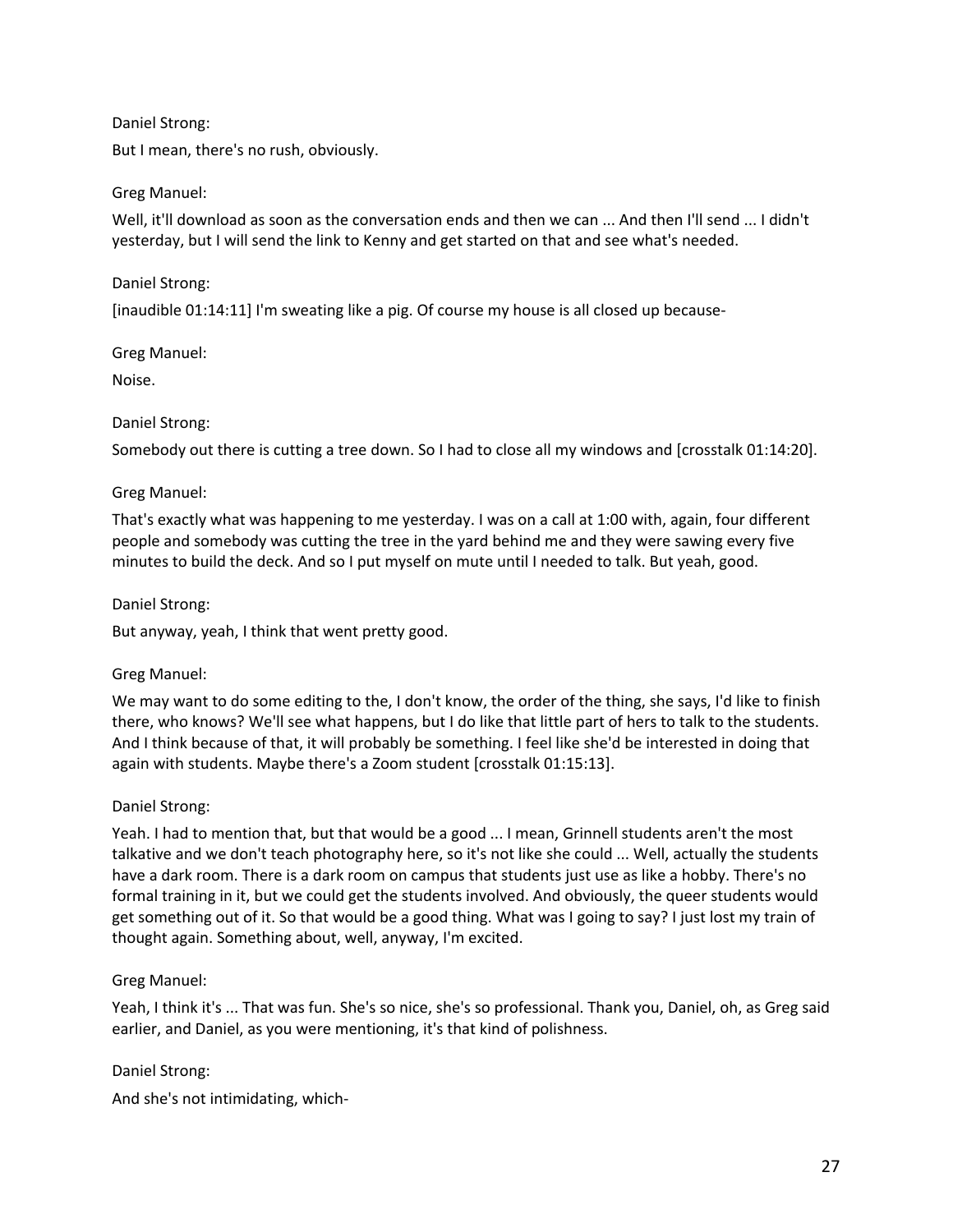Greg Manuel:

No.

Daniel Strong:

I kind of hoped to get into ... Actually, my first experience with dykedom was living with ... When I first got out of college, my first apartment, the summer I graduated, I was living with eight lesbians and two of them were big time old dykes.

Greg Manuel:

Yeah.

Daniel Strong:

And that was the first time that I ever ... I mean, I kind of got into that with her about this use of the word as an insult. It was the first time I realized that they called themselves that and that you could actually call them that. And they used to take me to a bar called Rosie's, which was the dyke bar in Rochester. And it was one of my first immersions in the queer world. And the only reason I could get away with going to Rosie's being a guy was because I was with them. Otherwise, they wouldn't let me in, or would've rolled me out, probably.

Greg Manuel:

It's like women in a gay bar. They're only there because ... But we'll get into that in the next conversation. We'll have a casual town hall about your first bar or something with all these people, whoever's interested.

Daniel Strong:

All right.

Greg Manuel:

Good. Well, I'll get this up or record it and I'll let you know when it gets sent off. And then I'll keep you posted about what I hear back from [inaudible 01:17:26] because as of yet, I have not heard a thing.

Daniel Strong: Hopefully that hasn't fallen apart.

Greg Manuel:

Yeah. That would be nice if it wasn't.

Daniel Strong:

Yeah.

Greg Manuel: It'd be nice if it all worked out because otherwise-

Daniel Strong: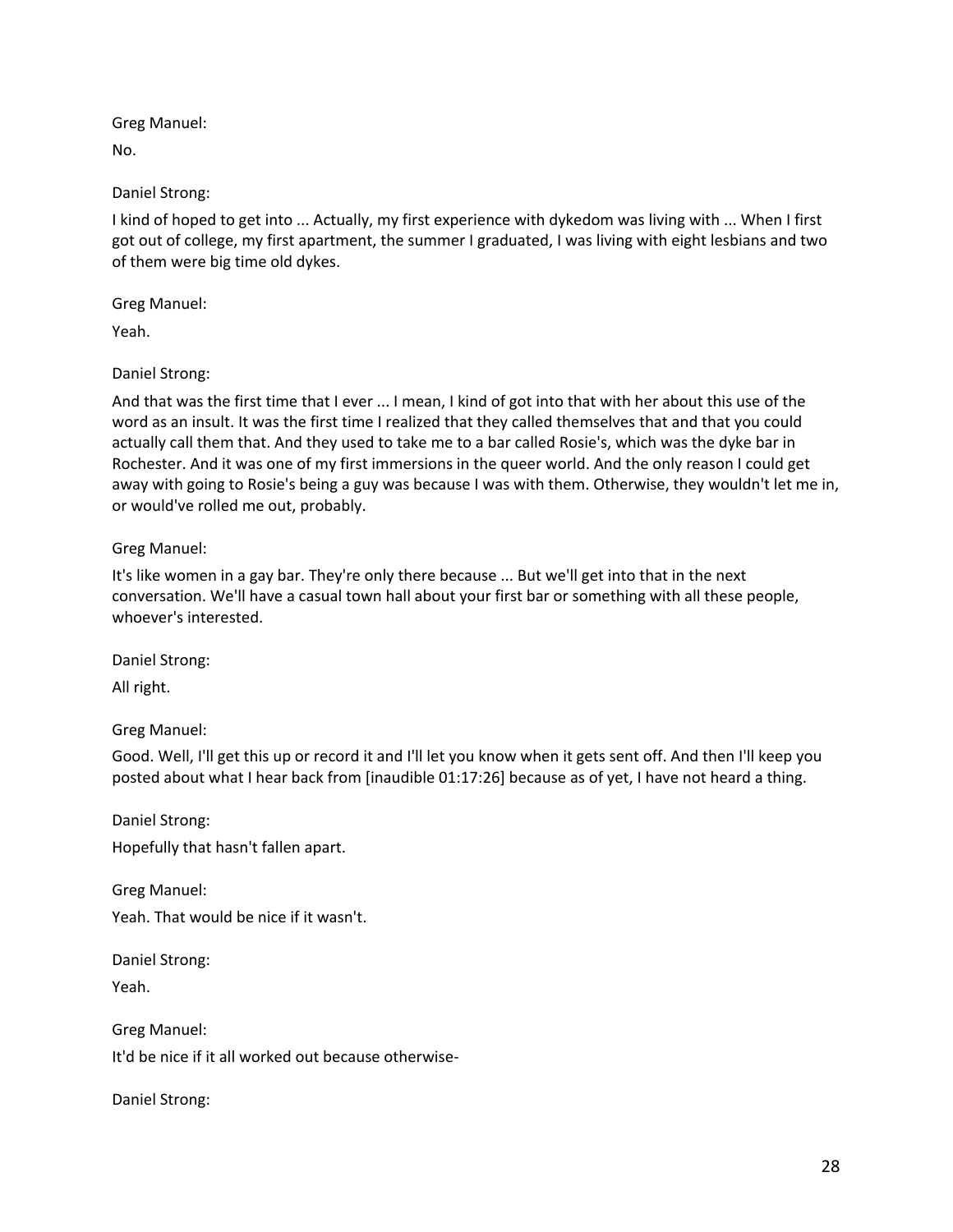Otherwise, it's, well, \$2,000, \$3,000.

Greg Manuel:

Yeah.

Daniel Strong: All right. Let me go-

Greg Manuel:

Go open the windows. Go open your windows and I'm going to do the same.

Daniel Strong: Well, now it's raining.

Greg Manuel: Oh, okay. Well, it's beautiful here.

Daniel Strong: Nice.

Greg Manuel:

We traded.

Daniel Strong: All right.

Greg Manuel: We'll talk.

Daniel Strong:

Anything else that we should ... I guess I should get in touch with [inaudible 01:18:13] again about-

Greg Manuel:

Yeah. He's been doing a lot of talks lately online. I know he's been quite busy or it seems to be, I actually haven't been able to catch any of them, but he was on a panel about Peter [inaudible 01:18:30] the other day. And here and there, I see him being part of larger panel discussion. I know he's around, I just don't know if he's booked until October or what, but it'd be nice to hear back from them either way.

Daniel Strong: Yes. It'd be. Greg Manuel:

Good.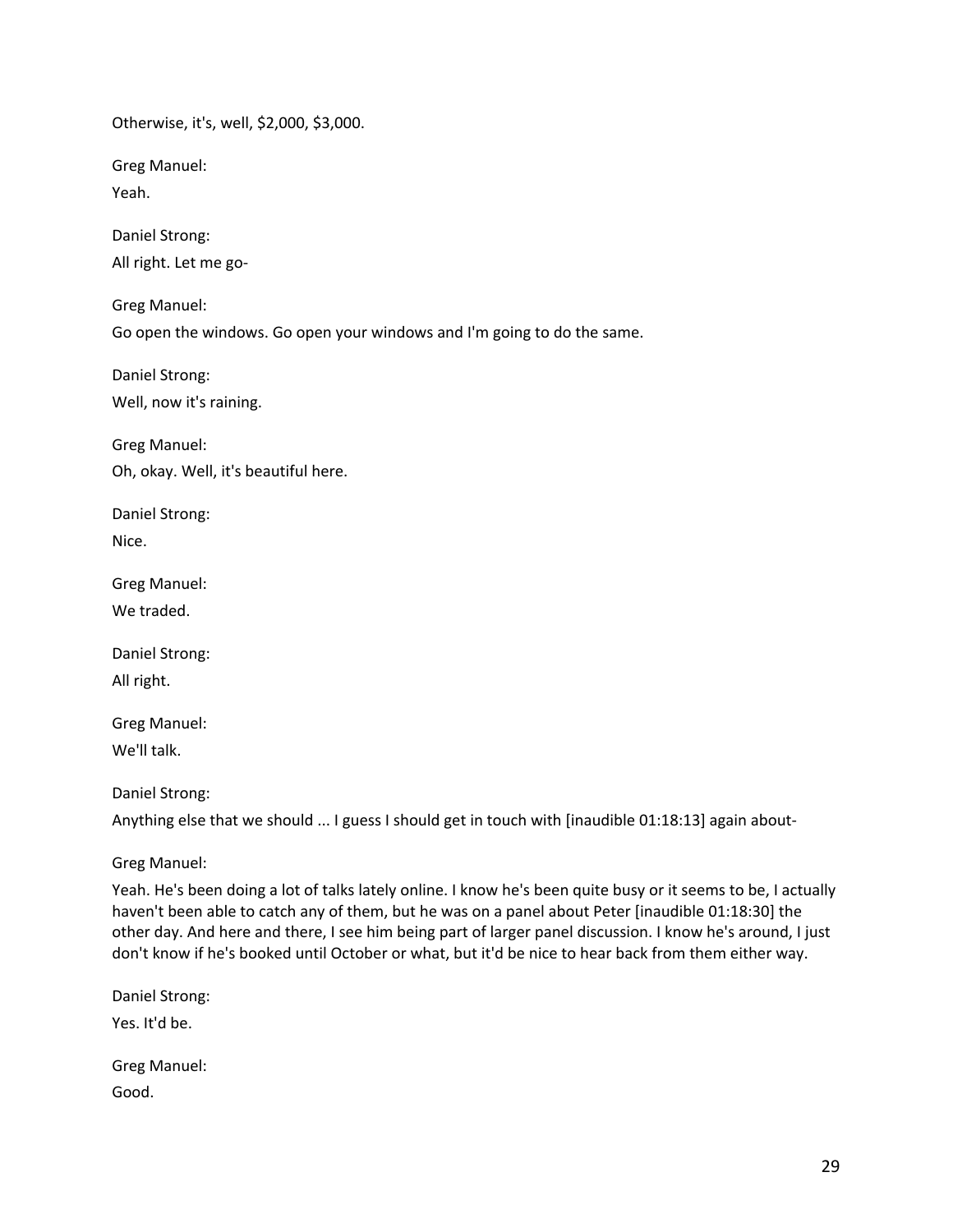Daniel Strong:

I'm exhausted right now.

Greg Manuel: Well, go to sleep.

Daniel Strong:

No, I'm not that kind of exhausted, but I'm kind of drained.

Greg Manuel:

Yeah. We're not doing another one today. We learned our lesson with the two in one day once.

Daniel Strong:

Yeah. This one made me nervous in a way that the other ones did not.

Greg Manuel:

Well, I think-

Daniel Strong:

I think because she's more established, I don't want to make a fool of myself, which I probably did anyway.

Greg Manuel:

No, I think, I honestly think ... I mean, when we look back, I'm sure that 90% of that conversation was just her talking, which is how it should be and every now and then we said, Oh really, tell me more or whatever. So I think that was ideal. I'll get this recorded and I'll send it to you shortly.

Daniel Strong: [inaudible 01:19:33].

Greg Manuel:

Thank you. We'll talk soon. I'm going to go research Three Rivers, I want to go there. I want to see what that is.

Daniel Strong:

Yeah, really.

Greg Manuel:

I'll send you pictures.

Daniel Strong:

Okay.